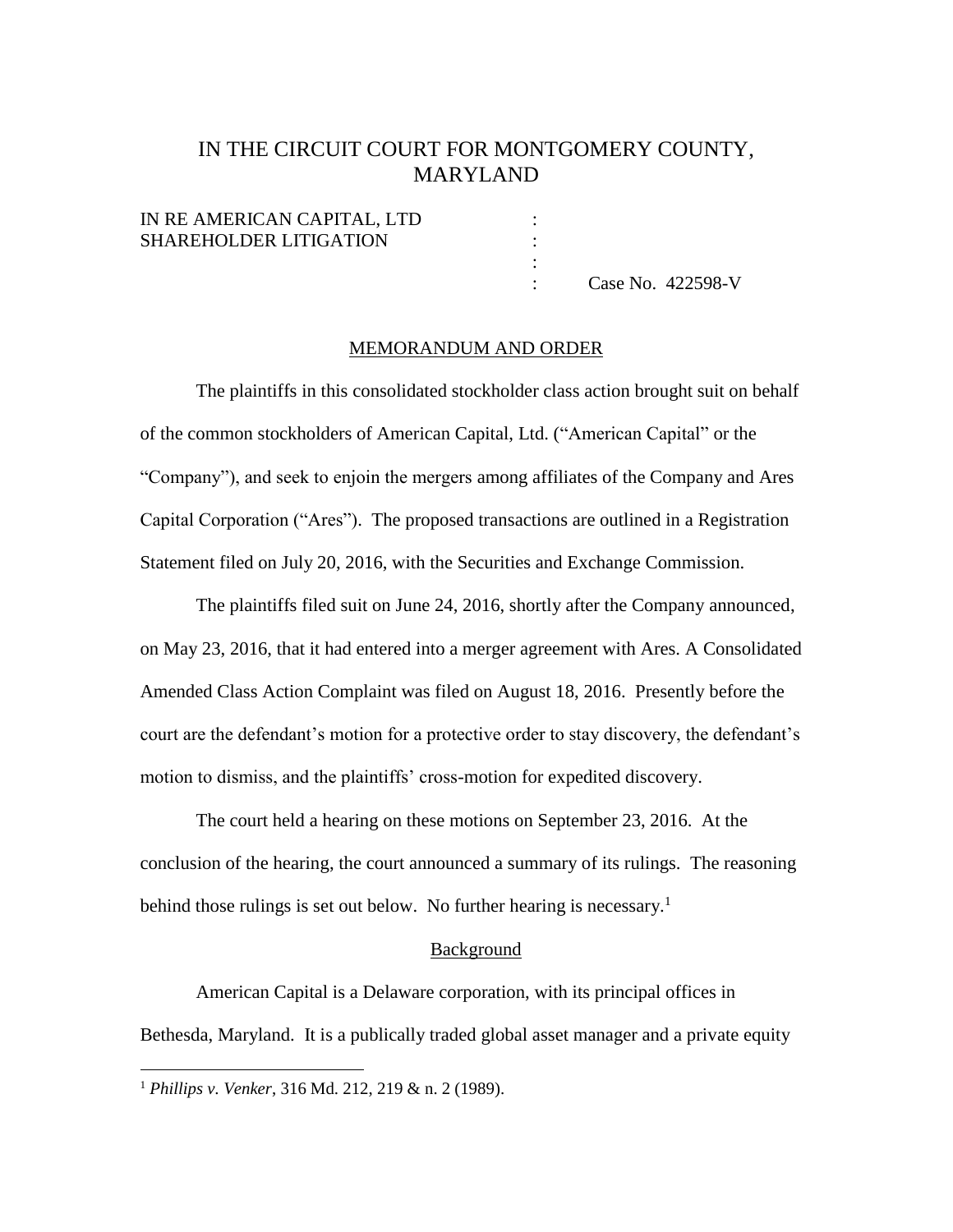firm. Both directly and through its asset management business, American Capital underwrites and manages investments in middle market private equity, leveraged finance, real estate, and structured products. As of March 31, 2016, American Capital managed \$20 billion of assets. Since its IPO, American Capital's stock price plus dividend distributions resulted in an annualized growth rate of 13.6%.

In 2014 and 2015, American Capital's board regularly considered strategic options for the company. For example, in 2014, American Capital's board approved a plan to split the company by transferring most of American Capital's assets into two newly established business development companies ("BDCs"), each of which would be managed by American Capital. American Capital planned to spin off the new BDCs to its stockholders, resulting in three publicly traded companies. In May 2015, the board revised the plan so as to spin off only one BDC, which was anticipated to own most of American Capital's existing investments and would be managed by American Capital.

In a November 4, 2015, press release, American Capital announced that its net asset value per share was \$20.35. On February 17, 2016, American Capital issued a press release reporting its financial results for the quarter and year ended December 31, 2015. Consolidated net operating income before taxes for the year and quarter were reported to be \$378 million and \$95 million, respectively. In that same press release, American Capital announced that it planned to continue its ongoing share repurchase program as "an excellent way to enhance stockholder value."

 On May 6, 2016, American Capital issued a press release reporting its financial results for the quarter ended March 31, 2016. Consolidated net operating income before taxes was reported to be \$94 million. The net asset value per share was reported to be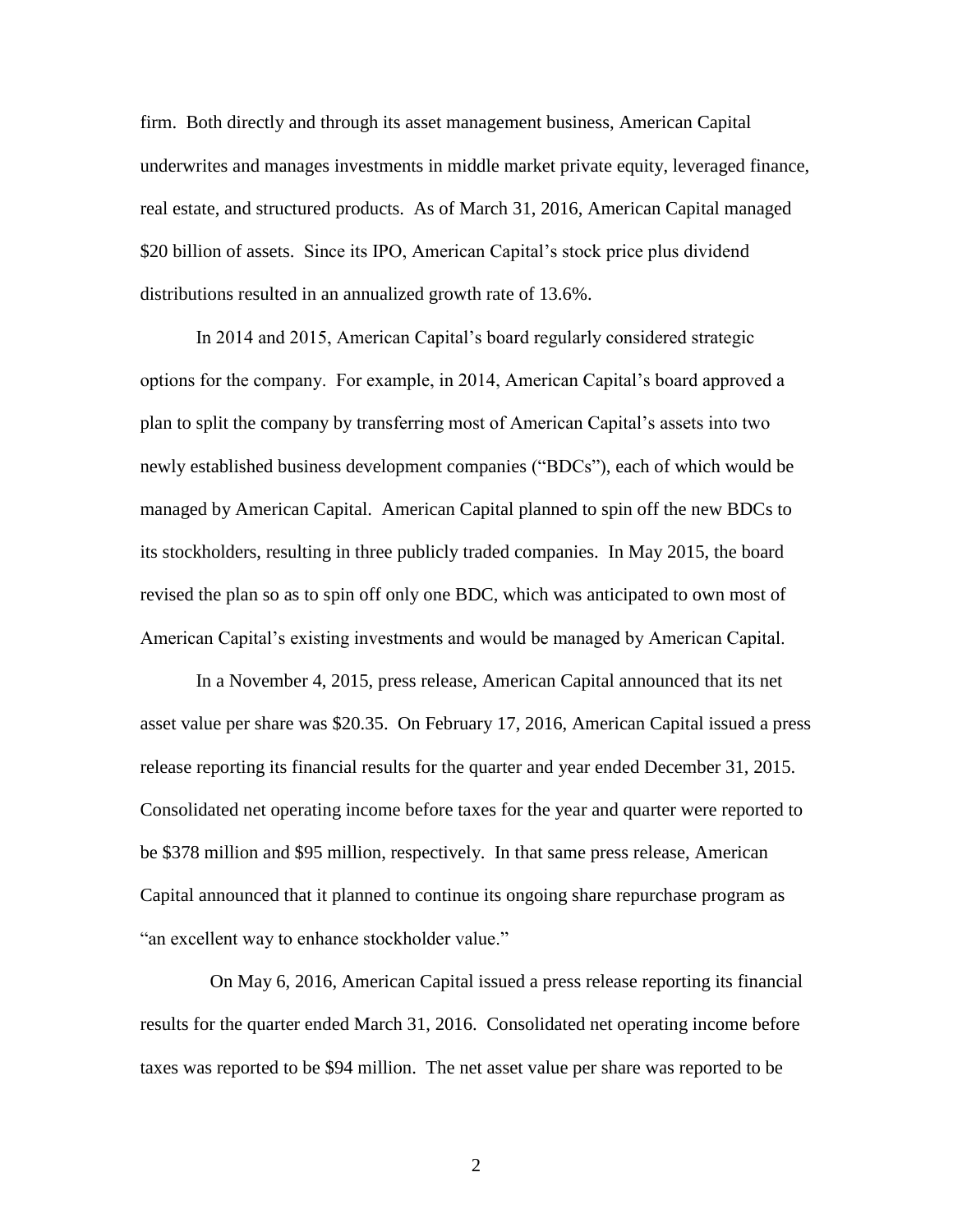\$20.14, a \$0.26 per share increase from the December 31, 2014, net asset value of \$19.88 per share. For the quarter ended March 31, 2016, American Capital reported earnings per share of \$0.40, compared to consensus estimates of \$0.26 per share. On May 10, 2016, J.P. Morgan issued an analyst report updating its target price for the Company's stock to \$18.00 per share.

As noted above, on November 5, 2014, American Capital publicly announced that its board had approved a plan to spin its businesses by transferring most of its investment assets into two newly established BDCs, each of which would be managed by American Capital. This plan was revised a few months later such that only one new BDC would be created, again, to be managed by American Capital. To that end, American Capital filed its preliminary proxy statement on September 20, 2015, pursuant to which it sought stockholder approval of the spin-off. In the proxy statement, the Company and the board stated that "the Spin-Off is in the best interests of American Capital and its stockholders," and provided numerous reasons for that determination.

Elliott Management Corporation is a hedge fund management firm, and a major stockholder of American Capital. On November 16, 2015, as the vote on the spin-off neared, Elliott, which at that time held an 8.4% interest in American Capital, issued a press release urging American Capital Stockholders to vote against management's planned spin-off. In that same press release, Elliott disclosed that it had sent a letter to American Capital's board in which Elliott attacked company management, questioned the qualifications of its directors, and questioned the company's compensation practices. Elliott also opined in that release that American Capital's stock was "worth in excess of \$23 per share." Among other things, Elliott urged the company to withdraw the spin-off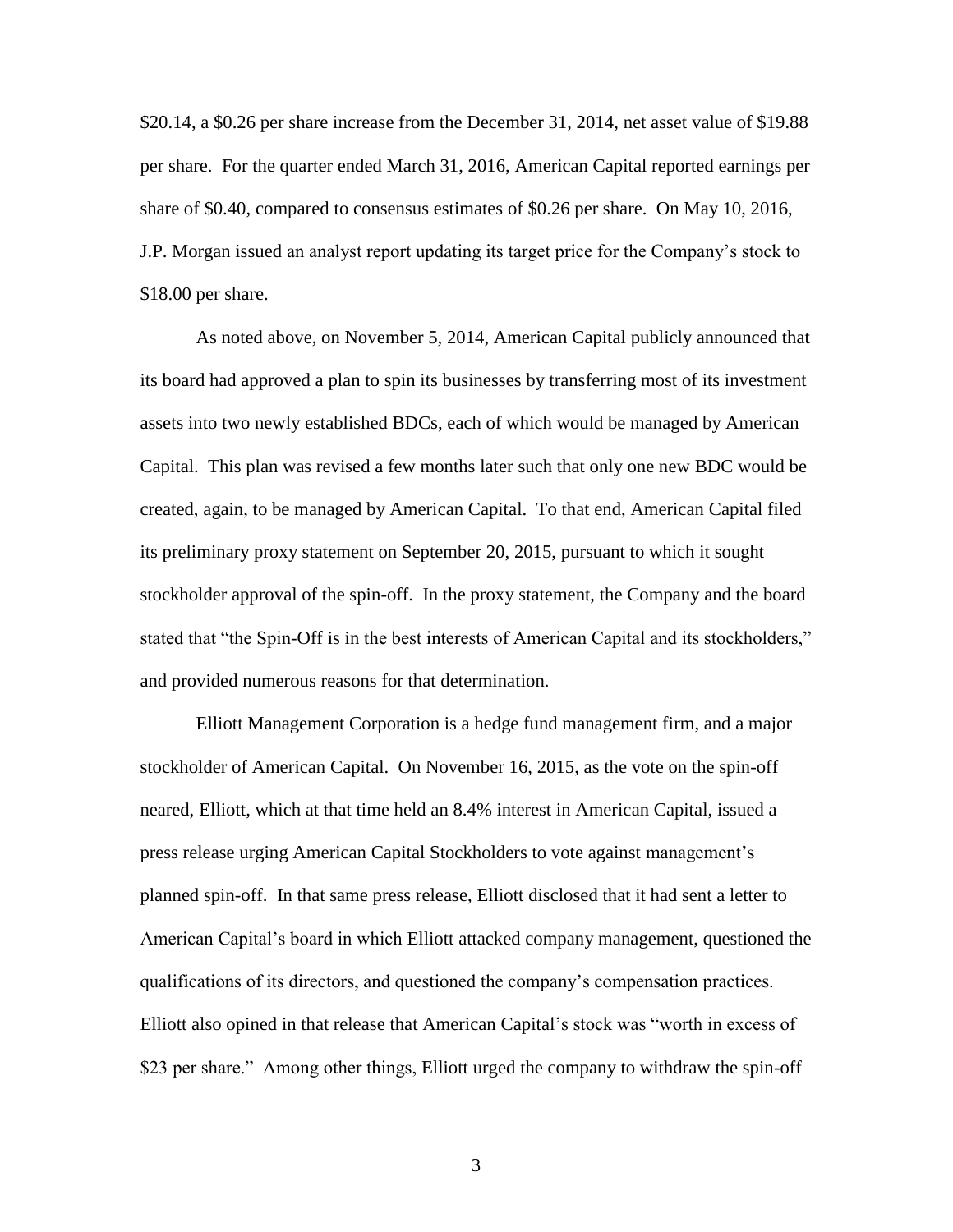plan, replace board members and undertake a strategic review. That same day, Elliott filed a proxy statement contesting the vote on the upcoming spin-off, and urged American Capital stockholders to vote against every proposal made by the board, including the appointment of certain directors and the adoption of the company's proposed 2016 equity incentive plan.

The next day, November 17, 2015, representatives of American Capital met with representatives of Elliott. Two days later, American Capital voted to increase the size of its board by one member, to ten, and appointed defendant David G. Richards to fill the newly-created position. American Capital gave Richards a one-time cash award of \$100,000 for serving on the board.

On November 23, 2015, Elliott filed an amendment to its Schedule 13D, reporting an increase in its ownership of American Capital to 9.1%. On December 15, 2015, Elliott reported that it had increased its stake in American Capital to 10.3%. On January 7, 2016, the Company announced that the board had authorized management to solicit offers to purchase the company, in whole or in part. As of this announcement, American Capital was in play.

Ares Capital Corporation is a specialty finance company that provides financing to middle market companies, venture backed businesses, and power generation projects. Ares also originates and invests in senior loans and mezzanine debt. The company is externally managed by Ares Capital Management LLC, a subsidiary of Ares Management, L.P.

On January 15, 2016, Ares made an unsolicited offer to purchase American Capital's outstanding stock for \$16.00 per share. Four days later, Elliott sent a letter to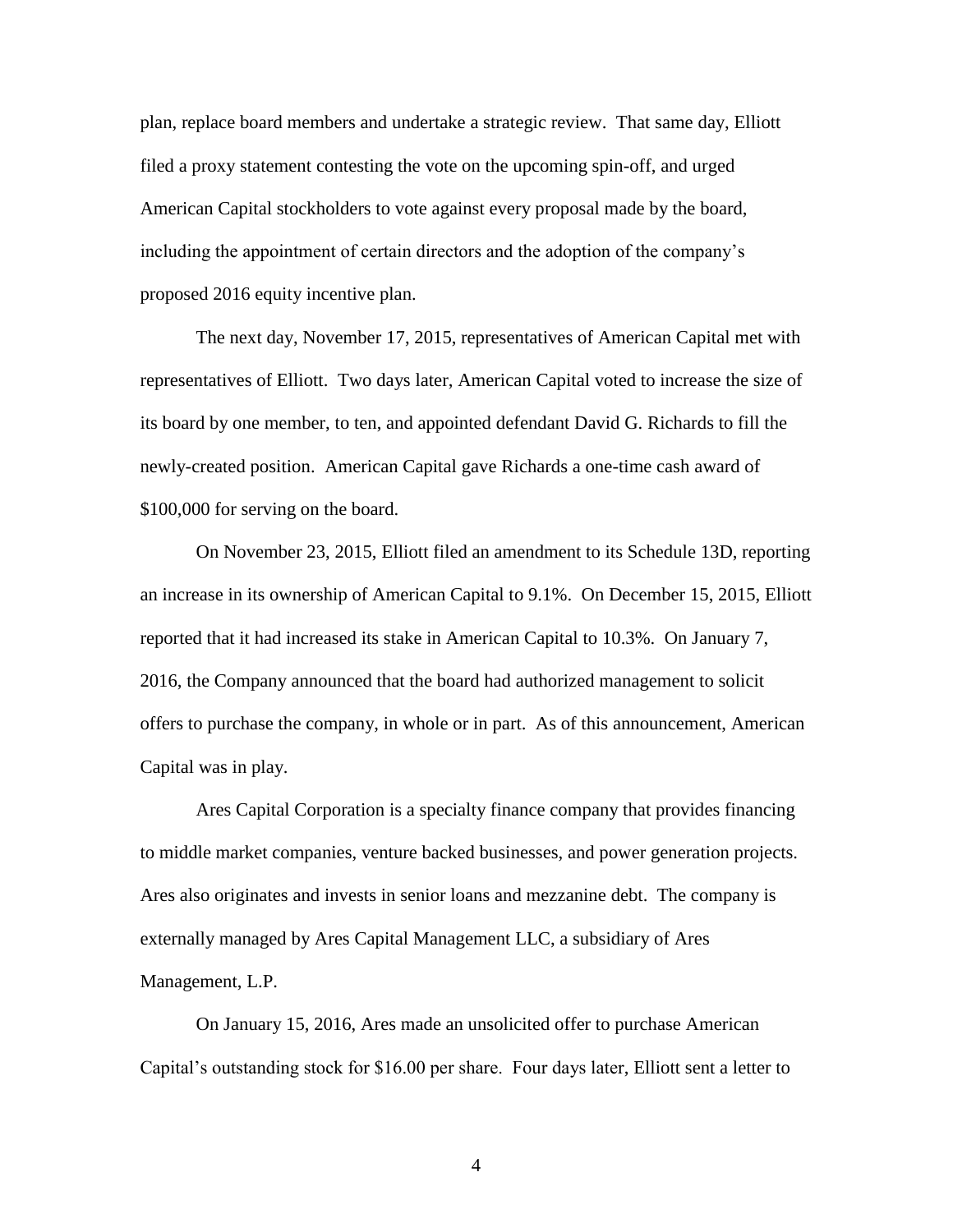the American Capital board expressing its concern over the "slow pace" of the solicitation of offers, and urged the Company to begin discussion with the most promising potential acquirers. Later that same day, American Capital's financial advisers met by telephone with representatives of Elliott. On January 22, 2016, Elliott again amended its Schedule 13D, reporting that it now owned 11.9% of American Capital's stock. On February 16, 2016, Elliott raised its stake in American Capital to 13.2%.

On February 23, 2016, American Capital decided to invite eleven parties to participate in a second round of due diligence, four of which had expressed an interest in buying the whole company. On March 15, 2016, American Capital requested final bids from the remaining interested parties. On April 8, 2016, Ares's board approved a final bid to be submitted to American Capital.

On April 8, 2016, American Capital received bids to acquire the whole company from Ares, Party 3, and Party 5, as well as two bids to acquire specific lines of business. American Capital's board met several more times in April 2016 to consider the bids that had been received. On April 18, 2016, Ares and others submitted revised bids.

On April 20, 2016, Elliott signed a confidentiality agreement with American Capital, thereby affording it access to the review process of the American Capital board. American Capital representatives met with Elliott on April 22, 2016, and provided Elliott with information regarding the bids that had been received, as well as the board's review process. On April 27, 2016, Elliott told American Capital that it might become a bidder, but withdrew that suggestion shortly thereafter.

On May 2, 2016, Party 4 proposed purchasing the whole company for \$18.50 per share, contingent on a 30-day exclusive negotiation and further due diligence period. On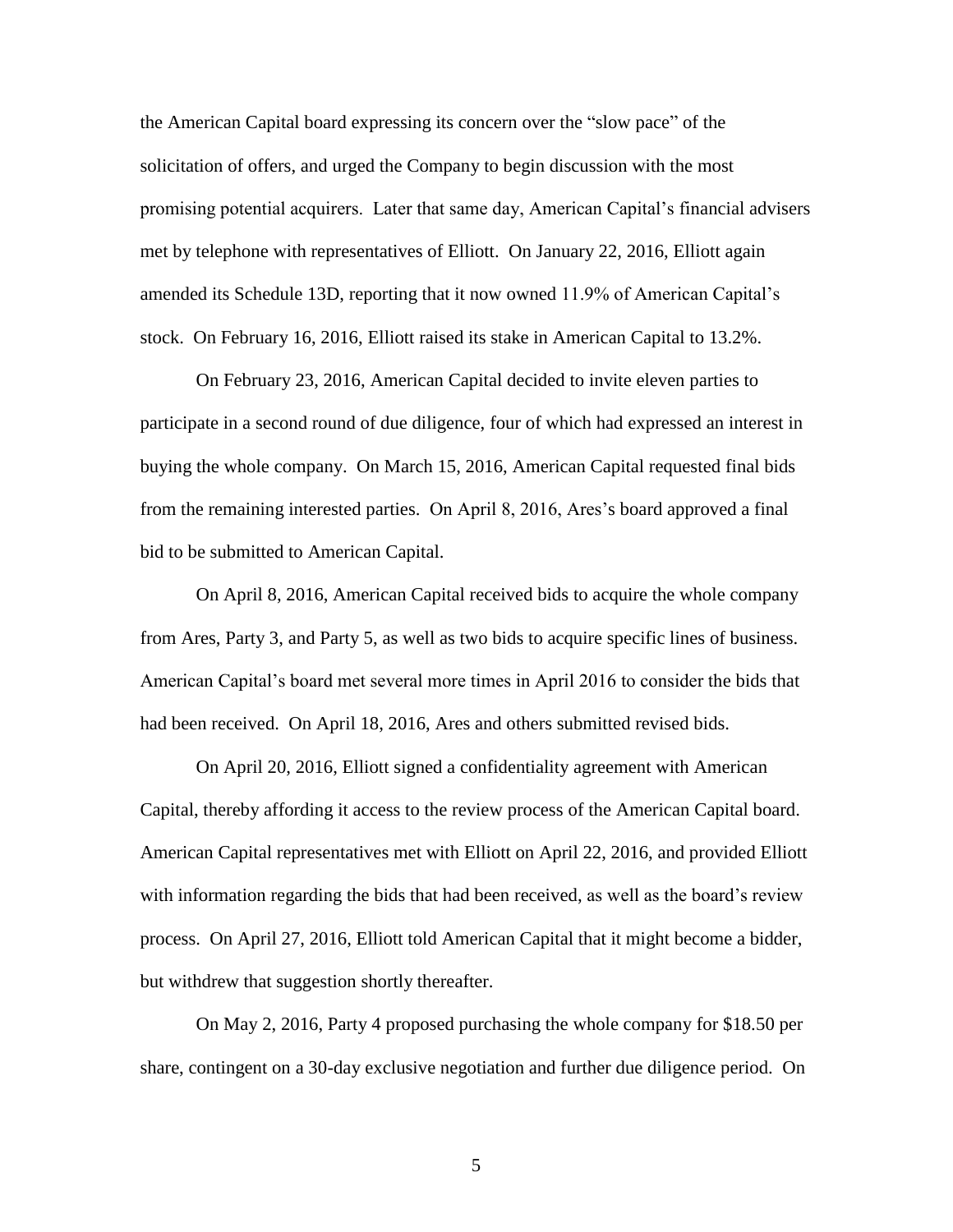May 4, 2016, Party 4 advised that it was not prepared to move forward with American Capital Mortgage Management, LLC ("ACMM") excluded from the transaction, but that it stood by its \$18.50 bid for the whole company.

On May 11, 2016, Ares and Elliott signed a confidentiality agreement to grant Elliott access to Ares's bid information. That same day, American Capital's financial advisors, along with board members from the strategic review committee, met with representatives of Elliott to discuss the bids that had been received. At the meeting, American Capital's legal and financial advisors discussed key transaction terms that were being negotiated with Ares and Party 3. At the meeting, Elliott expressed "a preliminary preference" for Ares's bid. On May 11, 2016, Elliott filed an amendment to its Schedule 13D, reporting that it had increased its stake in American Capital to 14.4%.

On May 13, 2016, Ares submitted a revised offer to American Capital, contingent upon entering into an exclusivity agreement and American Capital ceasing its preauthorized stock buy-back program. That same day, representatives of American Capital, Ares, and Elliott met to discuss Ares's proposal. Among other things, Ares and Elliott began negotiating a voting agreement to lock in Elliott's support for any agreement between Ares and American Capital.

On May 16, 2016, Elliott asked American Capital to enter into a "settlement agreement" in consideration, at least in part, of Elliott signing a voting agreement with Ares. Among other things, Elliott wanted the American Capital board to be "reconstituted" if the Ares deal did not close and the chairman removed.

On May 17, 2016, Elliott requested a copy of the draft merger agreement between American Capital and Ares. Also on that date, American Capital and Elliott exchanged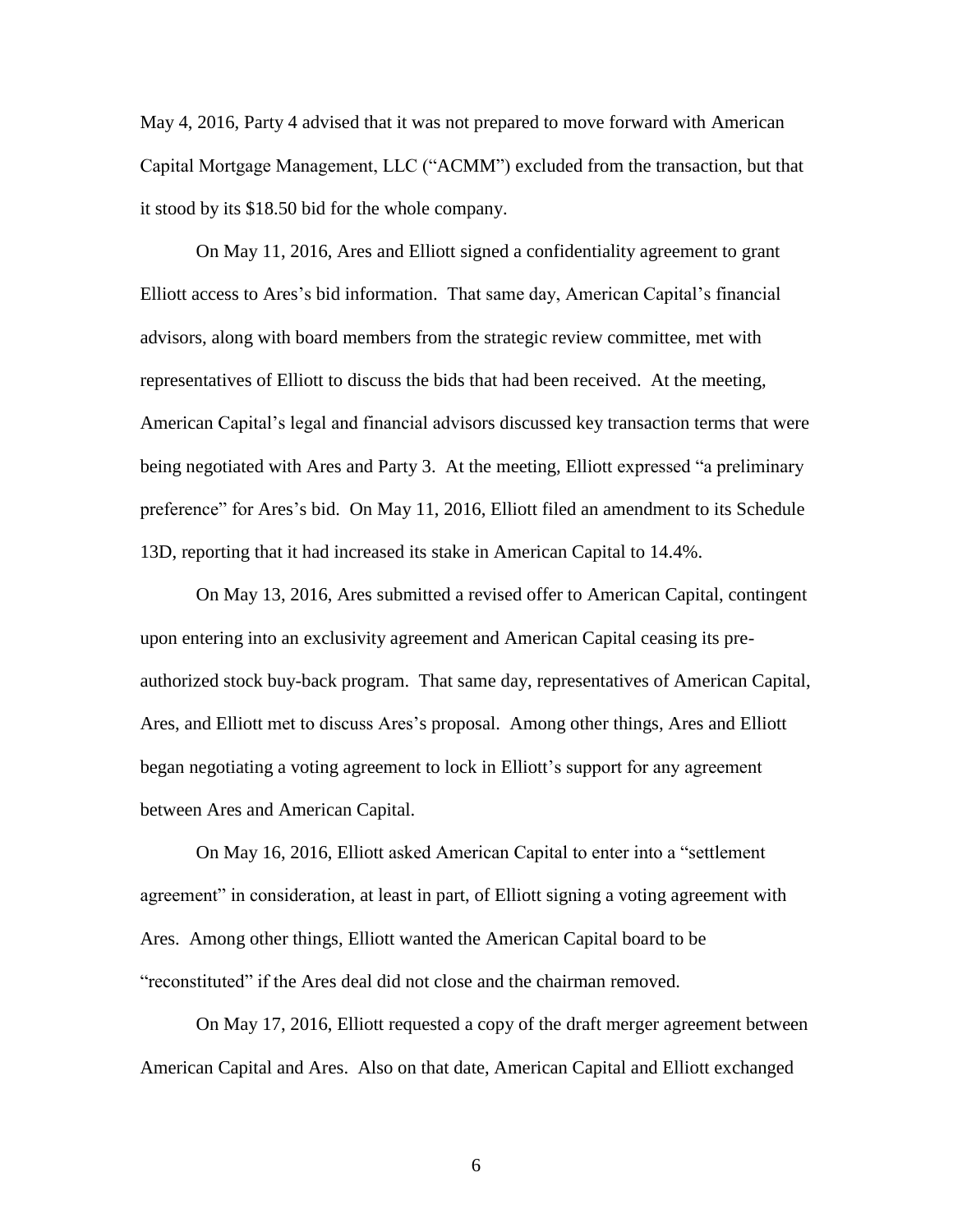drafts of a term sheet for the "settlement agreement" Elliott had requested. On May 18, 2016, American Capital sent Elliott a revised draft of the requested settlement agreement.

American Capital's board met on May 19, 2016, to discuss the Ares bid and the proposed agreement with Elliott. A revised agreement with Elliott was prepared on May 20, 2016. The boards of both American Capital and Ares approved the merger on May 22, 2016.

On May 23, 2016, American Capital announced that it, along with Ares and some of its subsidiaries, had entered into a merger agreement under which Ares would acquire American Capital, excluding one subsidiary, for approximately \$3.43 billion in cash and stock. Under the agreement, American Capital stockholders would receive \$6.41 in cash and 0.483 shares of Ares common stock. Simultaneously, American Capital announced a separate transaction under which the excluded subsidiary, American Capital Mortgage Management, LLC, would be sold to American Capital Agency Corp. for \$562 million, or approximately \$2.45 per share. This separate transaction closed on July 1, 2016.

On June 6, 2016, American Capital's board approved the settlement agreement with Elliott and, on the same day, Elliott amended its Schedule 13D to reflect an ownership interest in American Capital common stock of 15.9%. Under the settlement agreement, if the Ares merger did not close, four incumbent board members would be replaced, with one selected by Elliott and three to be mutually agreed upon by Elliott and American Capital. The current chairman of the board, defendant Malon Wilkus, would resign and be replaced by the newly reconstituted board. Also, the strategic review committee would be reconstituted, with two members selected by Elliott and two members selected by the newly reconstituted board. American Capital further agreed not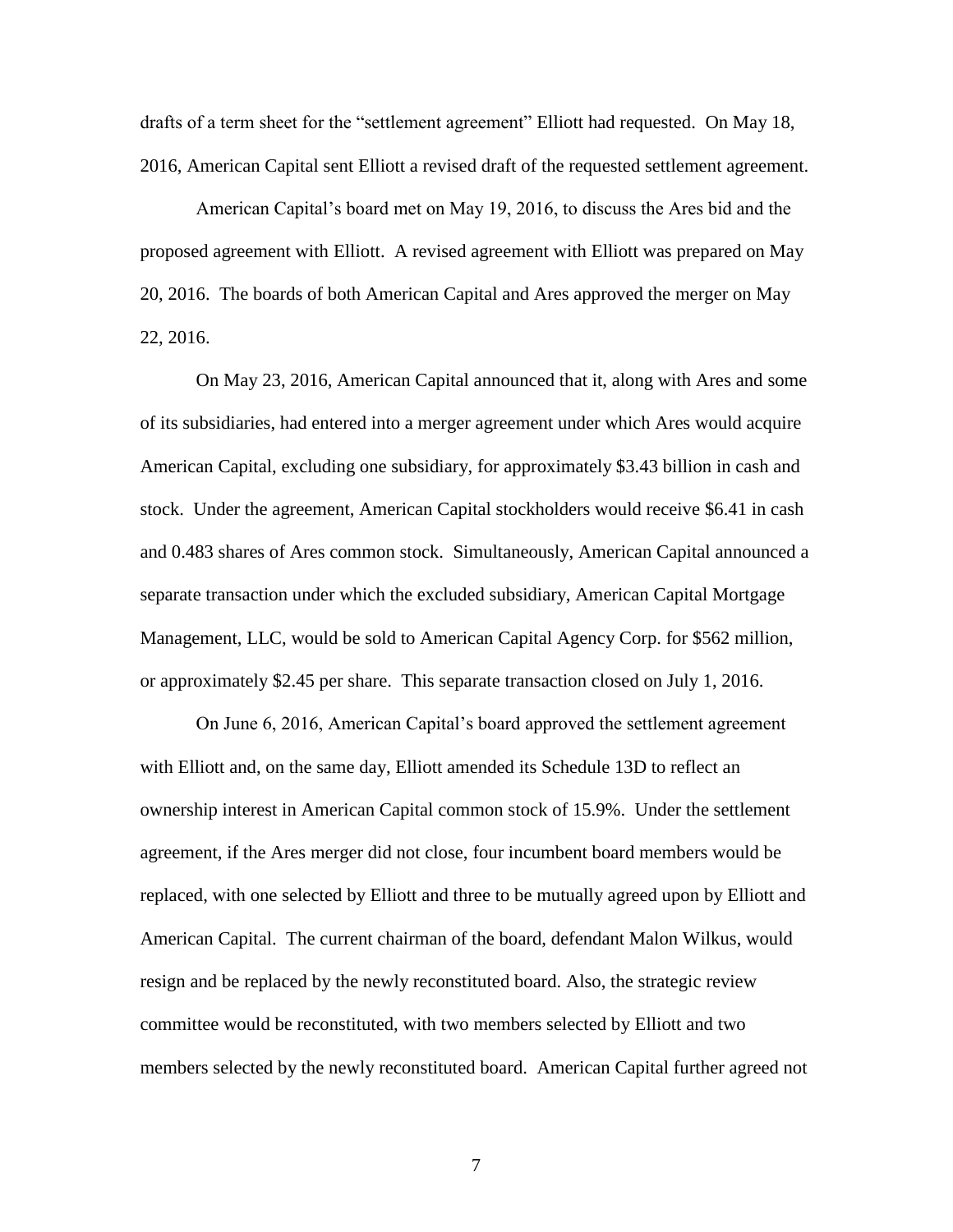to increase the size of its board over ten members without Elliott's written consent. In exchange, Elliott agreed not to launch a proxy fight at any time before the 2017 annual meeting, and to vote its shares in favor of management's board nominees at the 2016 annual meeting. Finally, American Capital agreed to pay Elliott \$3 million for fees and expenses "incurred in connection with their involvement with the Company, including but not limited to expenses incurred in connection with the [Ares] Transaction and the [Ares] Support Agreement."

Ares filed a Registration Statement on July 20, 2016, the final version of which will be used to solicit the votes of American Capital stockholders to support the Ares merger. As noted, Elliott and Ares have agreed that Elliott would vote its shares in favor of the merger.

#### Discussion

Although American Capital's principal office is in Maryland, it is a Delaware corporation and, therefore, Delaware substantive law governs. However, while Delaware substantive law governs this case, Maryland procedural law still controls the litigation process. Under Md. Rule 2-401, unless the court orders otherwise, "methods of discovery may be used in any sequence." Unlike under the Federal Rules or the rules of some states, there is no automatic stay of discovery in Maryland pending some particular event, such as a decision on a motion to dismiss, absent the entry of a protective order under Md. Rule  $2-403$ <sup>2</sup> Whether to allow discovery to proceed in a particular case, preclude it altogether, or allow it to a limited extent is a discretionary decision based

<sup>&</sup>lt;sup>2</sup> P. Niemeyer, L. Schuett & J. Smithey, MARYLAND RULES COMMENTARY 366 (4th ed. 2014).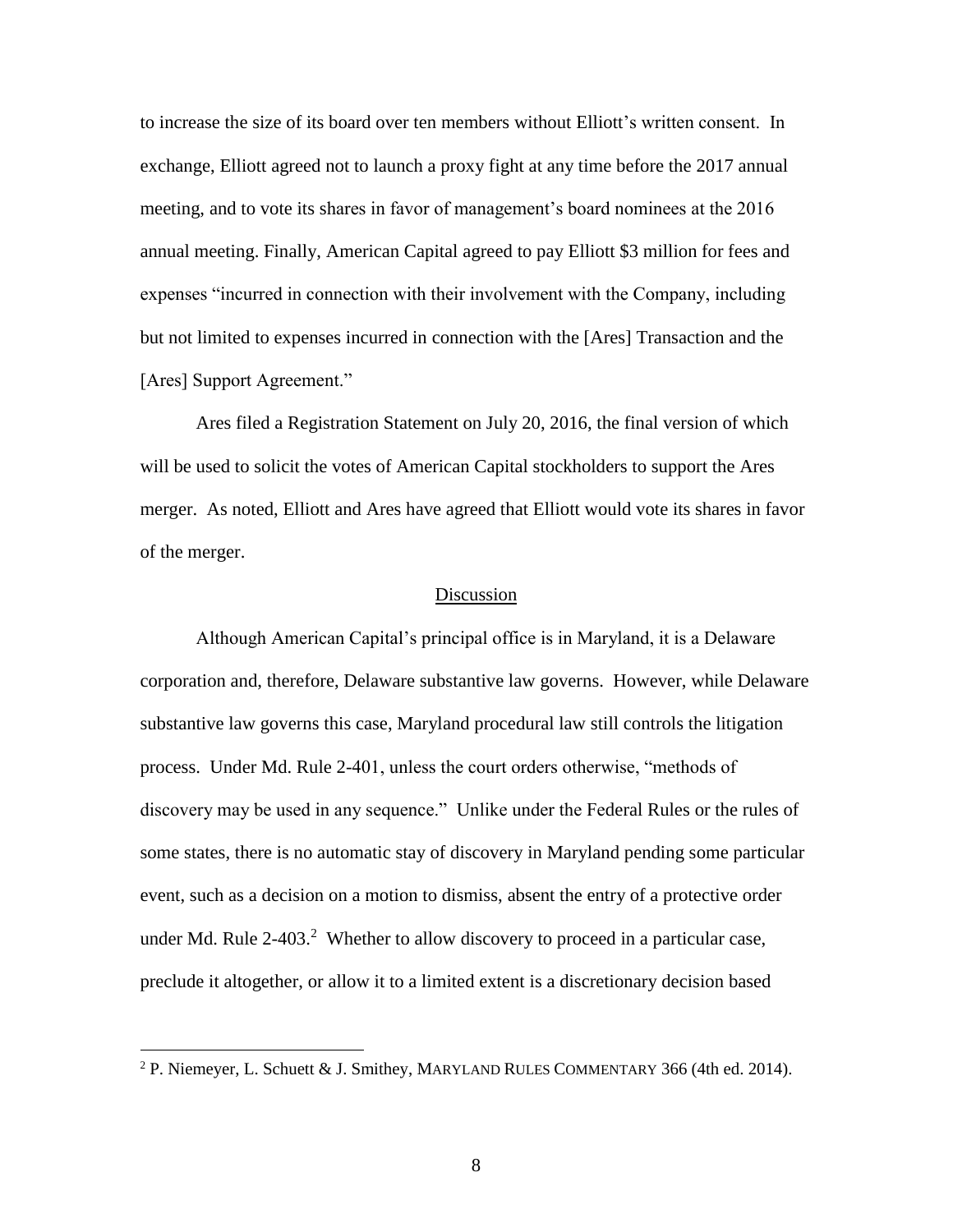largely on the particular facts and circumstances of the case before the court, including the procedural posture of the case.<sup>3</sup>

Given the paucity of reported Maryland appellate decisions, Delaware case law regarding early-stage discovery in merger litigation is instructive. Under Delaware's regime, expedited discovery may be allowed if "the plaintiff has articulated a sufficiently colorable claim and shown a sufficient possibility of a threatened irreparable injury, as would justify imposing on the defendants and the public the extra (and sometimes substantial) costs of an expedited preliminary injunction proceeding."<sup>4</sup> Another factor to be weighed is the type of claim advanced. In cases involving alleged disclosure violations—such as an allegedly misleading proxy statement, whether misleading by misstatement or omission—if the violations likely are material, the better course is for the court to consider them before rather than after the stockholder vote.<sup>5</sup> In other words, assuming that sufficient facts have been pleaded to articulate colorable claims for preliminary injunctive relief, limited discovery at least should be permitted in most cases before the stockholder vote.

In considering whether colorable claims for relief have been pleaded in the complaint, the court "must assume the truth of all well-pleaded relevant and material facts as well as all inferences that reasonably can be drawn therefrom. Dismissal is

<sup>3</sup> *See In Re American Realty Capital Trust, Inc*., 2012 WL 7153023 (Md. Cir. Ct., Dec. 13, 2012) (collecting cases); *see also Bacon v. Arey*, 203 Md. App. 606, 671-73 (2012).

<sup>4</sup> *In re K-Sea Transportation Partners L.P. Unitholders Litigation*, 2011 WL 2410395 (Del Ch. June 10, 2011) (quoting *Giammargo v. Snapple Beverage Corp*., 1994 WL 672698 (Del Ch. Nov. 15, 1994)).

<sup>5</sup> *In re Staples, Inc. Shareholder Litigation*, 792 A.2d 934, 960 (Del. Ch. 2001).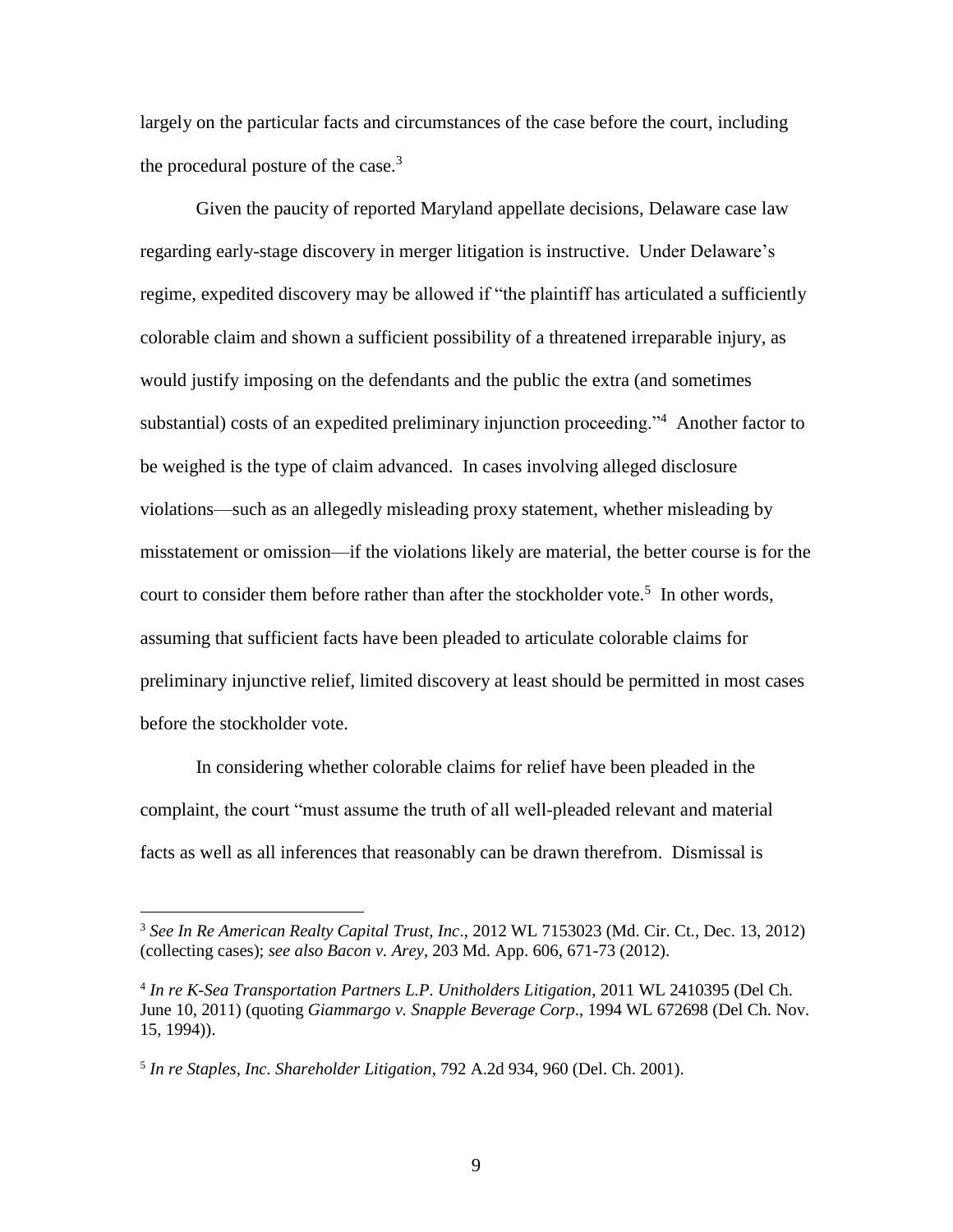proper only if the alleged facts fail to state a cause of action."<sup>6</sup> In making its decision, "the court must view all well-pleaded facts and the inferences from those facts in a light most favorable to the plaintiff."<sup>7</sup> The court credits facts pleaded in the complaint and reasonable inferences from those facts but not "conclusory charges that are not factual allegations."<sup>8</sup> Ordinarily, dismissal is proper "only if the alleged facts and permissible inferences, so viewed, would, if proven, nonetheless fail to afford relief to the plaintiff."<sup>9</sup>

Under Maryland Rule 2-303(b), a complaint must state those facts "necessary to show the pleader's entitlement to relief." Unlike under Rule 8(a) of the Federal Rules of Civil Procedure, Maryland retains vestiges of code pleading in that a plaintiff must allege sufficient facts to constitute a cause of action.<sup>10</sup> Consequently, "a pleading that fails to allege facts, or that fails to demand a particular form of relief, fails to fulfill the purposes of pleading."<sup>11</sup>

Whether to grant a motion to dismiss "depends solely on the adequacy of the plaintiff's complaint."<sup>12</sup> The court will, however, consider all of the documents referred to in the complaint and take cognizance of the extent to which, if any, of their terms are

<sup>8</sup> *Morris v. Osmose Wood Preserving*, 340 Md. 519, 531 (1995).

 $\overline{a}$ 

<sup>9</sup> *Arfaa v. Martino*, 404 Md. 364, 381 (2008) (quoting *McNack v. State*, 398 Md. 378, 388  $(2007)$ ).

<sup>10</sup> *Ver Brycke v. Ver Brycke*, 379 Md. 669, 696-97 (2004); *Scott v. Jenkins,* 345 Md. 21, 27-28 (1997).

<sup>11</sup> P. NIEMEYER, ET AL., MARYLAND RULES COMMENTARY at 238.

<sup>12</sup> *Green v. H & R Block, Inc*., 355 Md. 488, 501 (1999).

<sup>6</sup> *A.J. DeCoster Co. v. Westinghouse Elec. Corp*., 333 Md. 245, 249 (1994).

<sup>7</sup> *Lloyd v. General Motors Corp*., 397 Md. 108, 122 (2007); *see also Hrehorovich v. Harbor Hosp. Ctr., Inc*., 93 Md. App. 772, 781 (1992).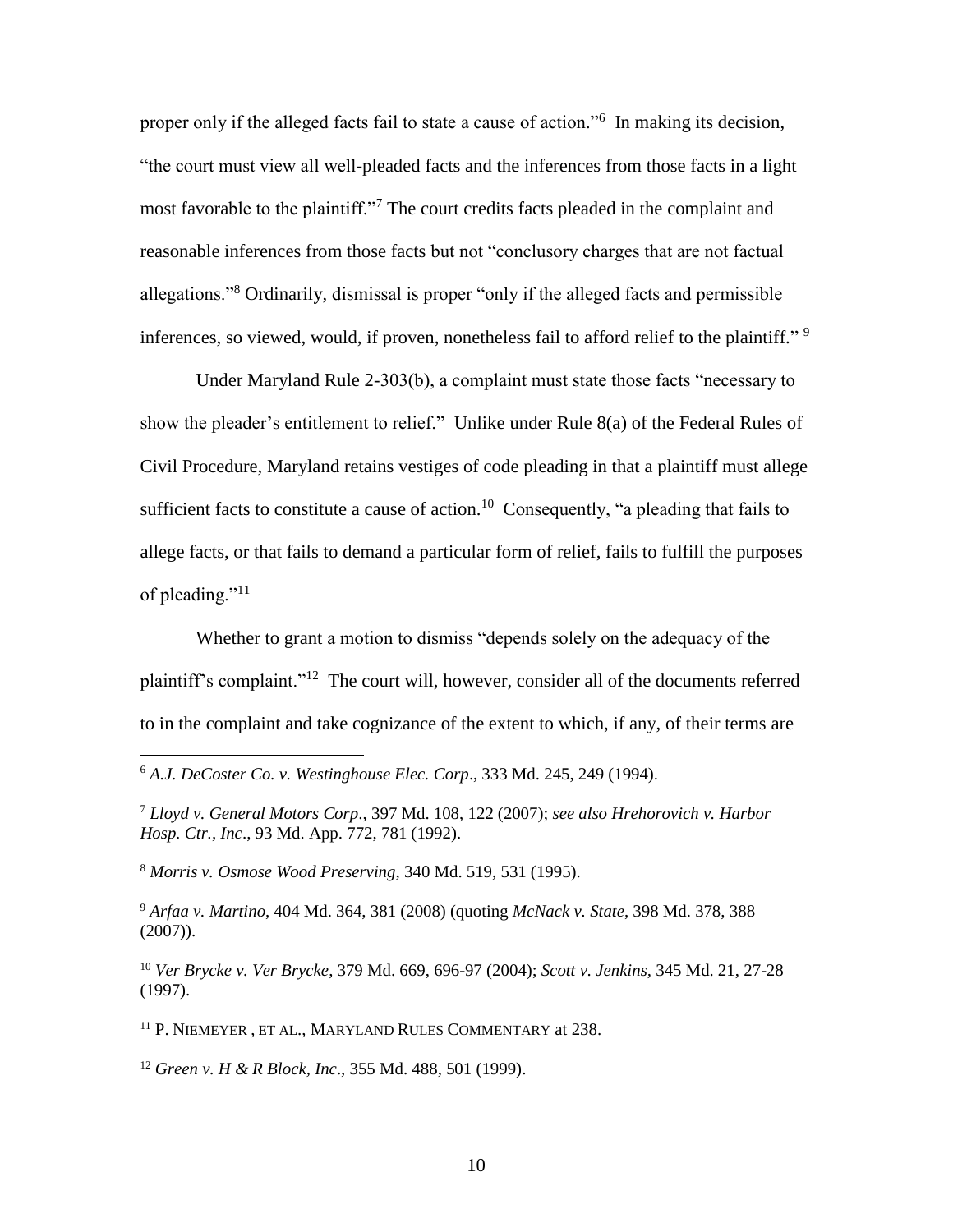inconsistent with the complaint's allegations.<sup>13</sup> Maryland simply does not read into the complaint documents that are neither specifically referred to nor incorporated into the complaint by reference.<sup>14</sup>

## The Parties' Contentions

The plaintiffs' claims can be grouped roughly into three categories: (1) a flawed process by the board, including allowing Elliott to dominate the bidding process; (2) an unfair merger price; and (3) disclosure violations. All of the claims in the amended complaint attempt to plead variants of the breach of the duty of loyalty. If the merger closes, all duty of care claims would likely be eliminated by the Company's charter exculpation provisions.<sup>15</sup>

In the plaintiffs' view, the proposed transaction is simply the board's response to intense pressure from Elliott to force the board to sell the company quickly on Elliott's terms, or to be ousted in a proxy fight. The plaintiffs posit that in September 2015, the board publicly announced a strategic plan, but did an about-face in response to pressure from Elliott—not only promptly retracting its own ideas for maximizing value but then immediately caving in to Elliott's desire for a quick sale of the Company. The plaintiffs also note that on November 15, 2015, Elliott not only publicly questioned management's effectiveness, but also roundly criticized the company for poor capital deployment, excessive overhead, not having qualified directors, and for having a "compensation

<sup>13</sup> *See Frederick v. Corcoran*, 2013 WL 10069700 (Md. Cir. Ct., Aug. 15, 2013).

<sup>14</sup> Md. Rule 2-303(d).

<sup>15</sup> *See In re Cornerstone Therapeutics Inc., Stockholder Litigation*, 115 A.3d 1173, 1175-76 (Del. 2015).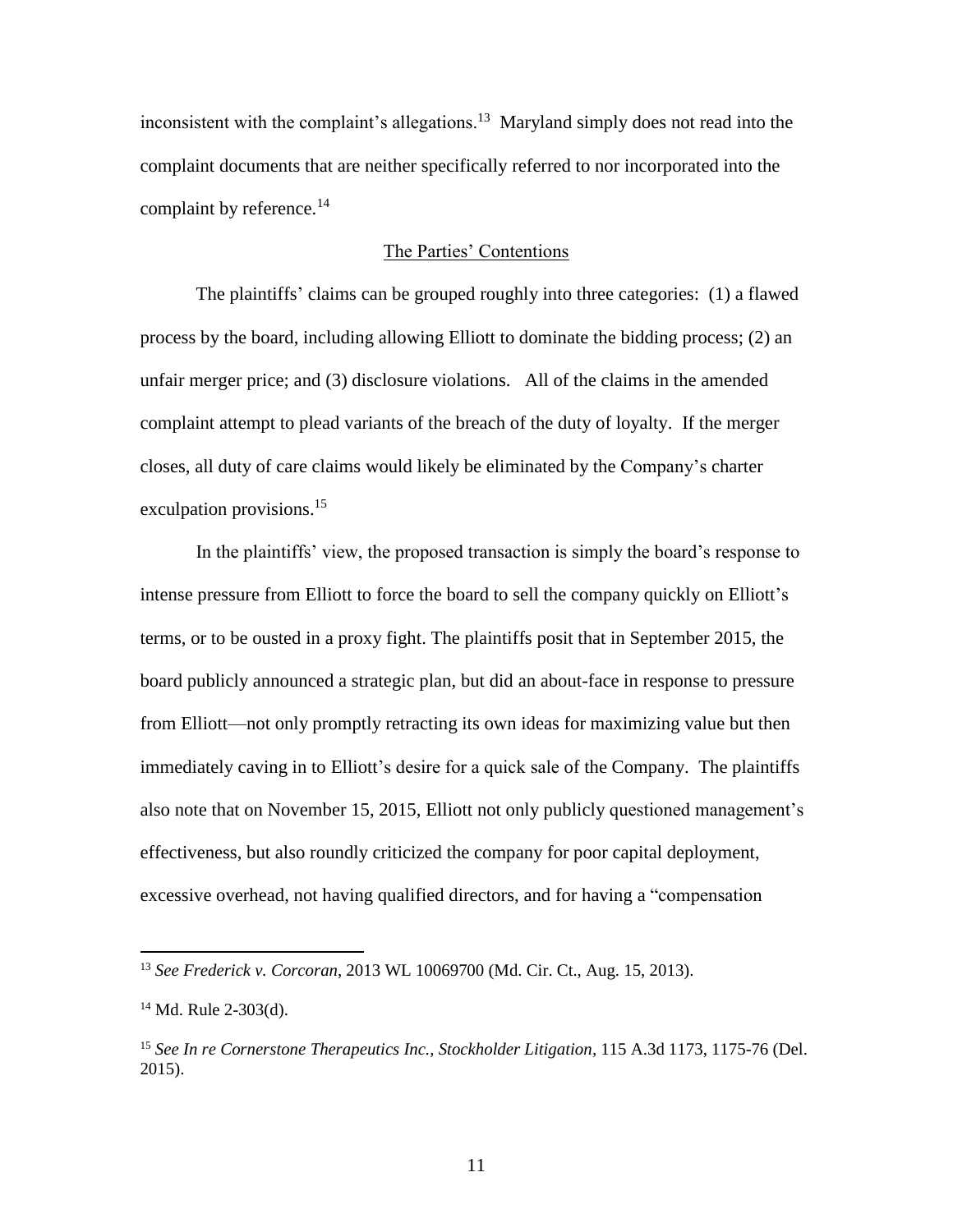[system] that rewards failure." In short, the plaintiffs see the merger agreement with Ares as nothing short of the predictable result of Elliott ramping up pressure on the board to sell the Company, and to sell quickly, or else be ousted by Elliott in a proxy fight.

The defendants argue that an independent board carefully evaluated proposals from eighteen bidders out of the 136 parties that were solicited by its financial advisers. They contend that the board "was able to extract a premium strategic transaction with Ares that was the best value reasonably available to the stockholders."<sup>16</sup> The defendants also posit that since only one director, Malon Wilkus, had any unvested stock, amounting to only a small fraction of his total holdings, the plaintiffs have failed to plead a colorable claim of director interest. At most, the defendant's argue, American Capital's actions were simply a response to a significant stockholder, and not the abdication of its fiduciary responsibilities to maximize stockholder value under *Revlon*. 17 The defendants also contend that the plaintiffs have failed to allege that Elliott had any financial interest different from that of the other holders of common stock.

Finally, the defendants contend that the 1,000-plus page registration statement discloses all material facts, is not misleading in any way, and that no further disclosures are necessary. They stress, as well, that the board's process was thorough and transparent, and that all serious offers were carefully considered. As to the actual process employed by the American Capital board, the defendants urge that they complied with all of their fiduciary duties, including the singular *Revlon* duty, which is to get the best price

<sup>16</sup> Defendants' Omnibus Memorandum of Law at p. 2.

<sup>17</sup> *Revlon, Inc. v. MacAndrews & Forbes Holdings, Inc*., 506 A.2d 173 (Del. 1986).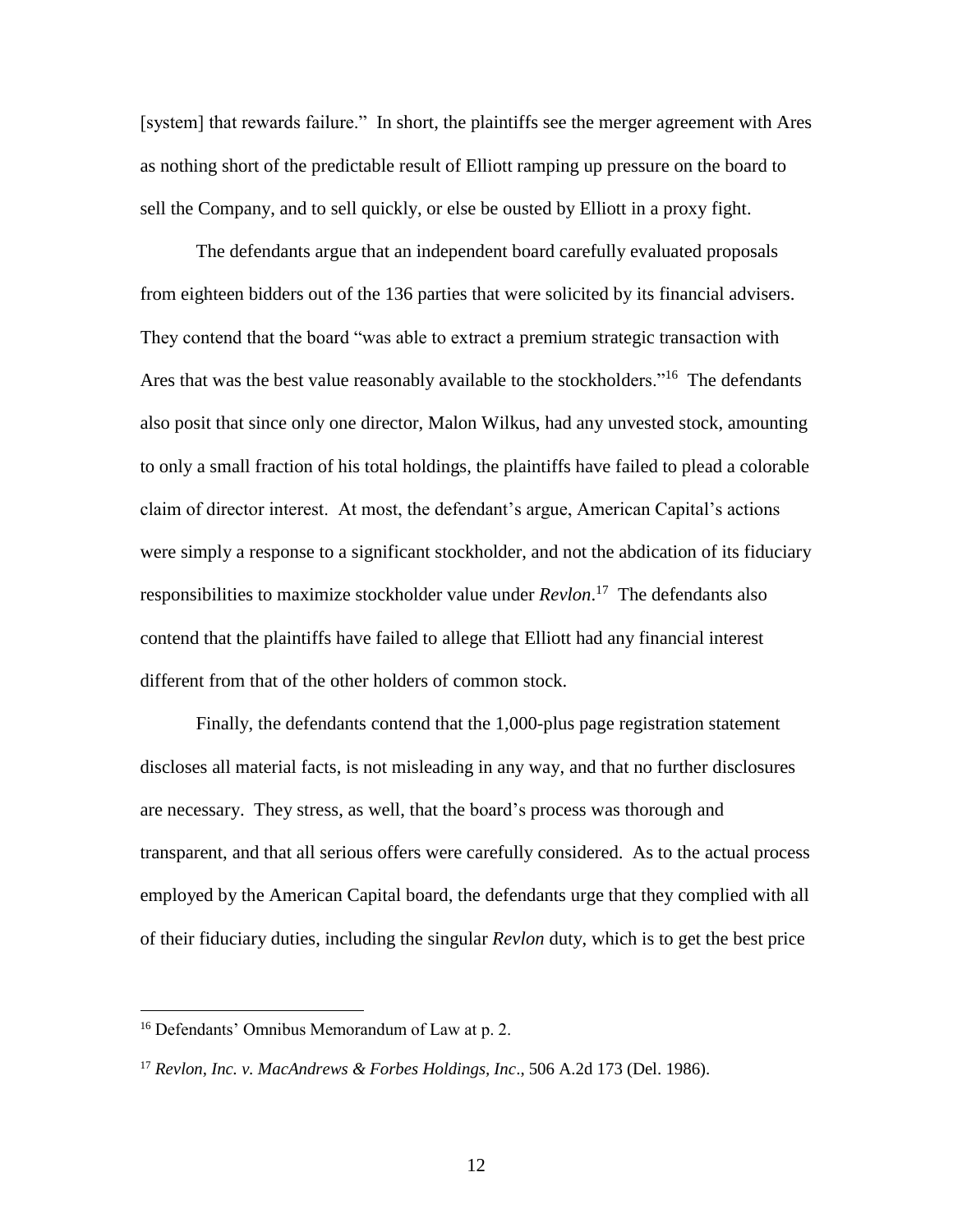reasonably available to the stockholders.<sup>18</sup> The court is also reminded that "[n]o court can tell directors exactly how to accomplish that goal, because they will be facing a unique combination of circumstances, many of which will be outside their control."<sup>19</sup>

## Alleged Flawed Process and Unfair Price

Ordinarily, "[a] director is considered interested when he will receive a personal financial benefit from a transaction that is not equally shared by the stockholders."<sup>20</sup> In most cases, the vesting and acceleration of options in connection with a merger, which were previously awarded under an established compensation plan, does not confer such a special benefit on the directors.<sup>21</sup> Under certain circumstances, however, if the value of the directors' unvested stock options greatly outweighs the value of their unrestricted holdings, a colorable claim may be presented that the director's receipt of special benefits, by way of acceleration, may have tainted their independence.<sup>22</sup>

Apart from defendant Wilkus, no other non-officer director had any unvested equity. In point of fact, all of the remaining directors' stock options and other equity compensation had fully vested. From this vantage point, the plaintiffs' have failed to allege a colorable claim of director interest.

<sup>18</sup> *Id.* at 182. It is not altogether certain that *Revlon* actually applies to this case. *See Arnold v. Society for Savings Bancorp., Inc*., 650 A.2d 1270, 1289-90 (1994); *In Re Synthes, Inc. Shareholders Litigation,* 50 A.3d 1022, 1047-48 (Del. Ch. 2012).

<sup>19</sup> *Lyondell Chemical Co. v. Ryan*, 970 A.2 235, 242 (Del. 2009).

<sup>20</sup> *Aronson v. Lewis*, 473 A.2d 805, 812 (Del. 1984).

<sup>21</sup> *In re Toys "R" Us, Inc. Shareholder Litigation*, 877 A.2d 975, 1006 (Del. Ch. 2005).

<sup>&</sup>lt;sup>22</sup> See In Re K-Sea Transportation Partners L.P., 2011 WL 2410395 (Del. Ch. June 10, 2011).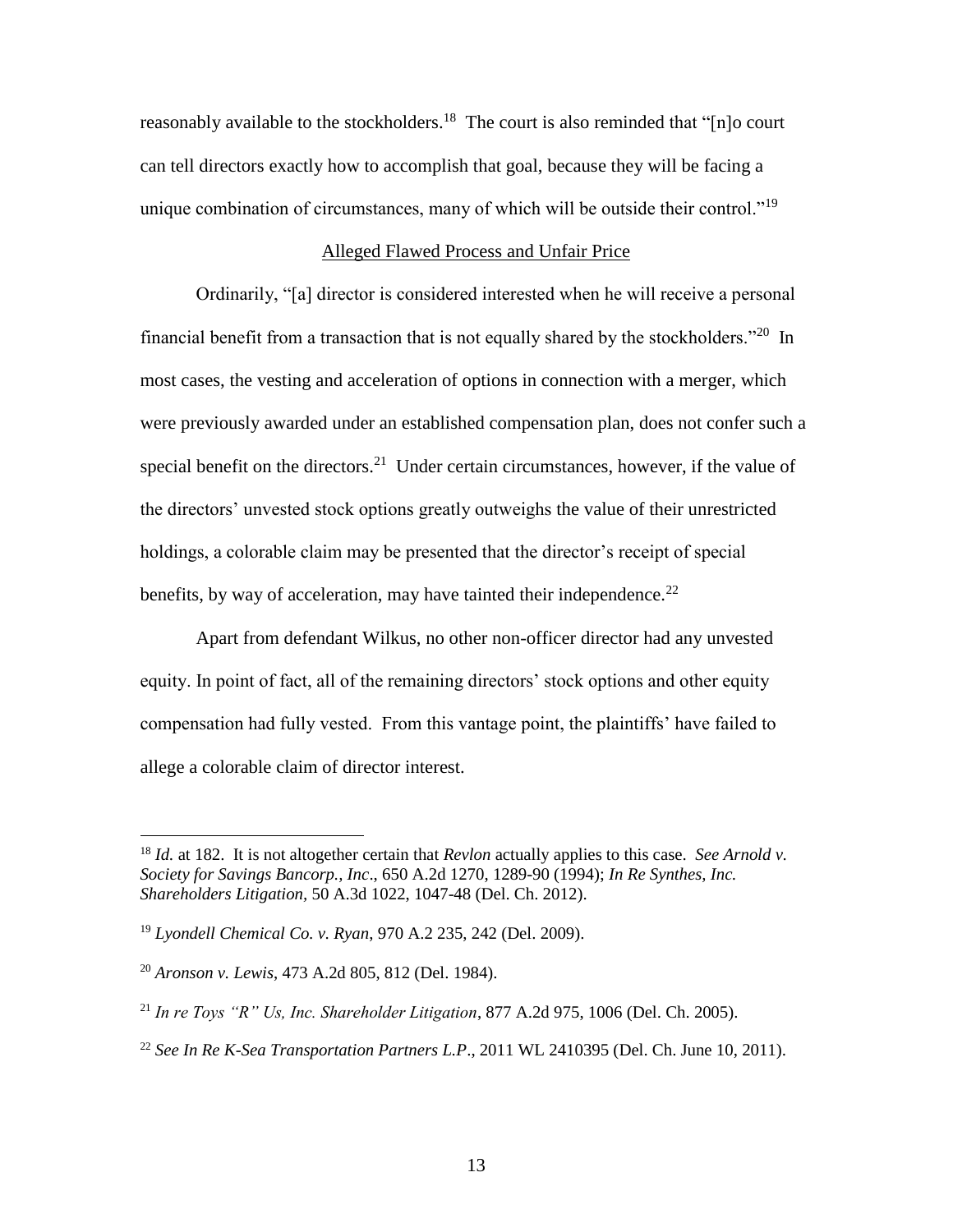With respect to Wilkus, he has no unvested options and his unvested stock awards of 416,451 shares are worth approximately \$5.7 million. It is true that his total "departure package" of \$74.6 million is large. However, the unvested piece of his payout is a very small percentage of his overall holdings, and Wilkus would receive the bulk of his pay-out even following a successful proxy contest. Moreover, the value of his unvested equity is offset by any hypothetical severance payment and is dwarfed by the size of his holdings. As a consequence, there are no colorable allegations in the amended complaint that support a rational inference that Wilkus acted largely, or at all, to protect his unvested equity in voting for the Ares transaction.

In any event, the plaintiffs have not alleged that any of the nine other directors were interested, within the classic meaning of Delaware law, or otherwise beholden to Wilkus. Each director is entitled to separate consideration when his or her actions are challenged, and "under Delaware corporate law, that individualized consideration does not start with the assumption that each director was disloyal: rather, 'independent directors are presumed to be motivated to do their duty with fidelity.<sup>'"23</sup> Apart, perhaps, from the question regarding the influence of Elliott on the board's decision-making, which is discussed below, the amended complaint fails to state a cognizable claim of director interest.

The plaintiffs have also failed to plead a claim that Elliott enjoyed some economic benefit different from the remaining common stockholders. The Amended Complaint vaguely references "an analysis by Bloomberg," to the effect that Elliott will realize a

<sup>23</sup> *In re Cornerstone Therapeutics Inc. Stockholder Litigation*, 115 A.3d at 1183-84 (quoting *In re MFW Shareholders Litigation*, 67 A.3d 496, 528 (Del. Ch. 2013).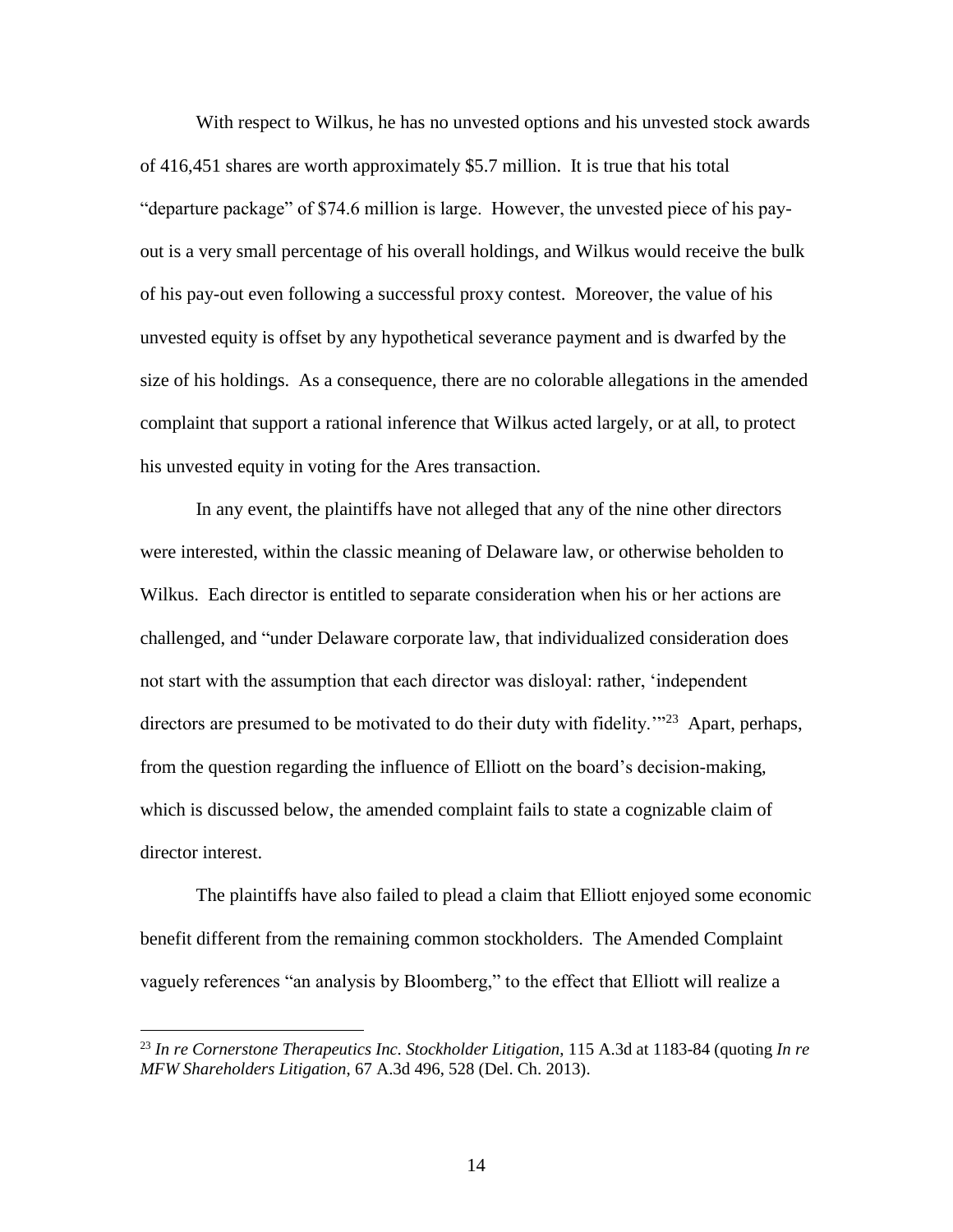20% annualized return on its "brief" investment in American Capital.<sup>24</sup> The amended complaint does not detail the factual basis for this contention, or how Elliott's return might differ from that of any other common stockholder when viewed over the same time period. Further, no facts are set out that would support a rational inference that Elliott had some motive to push a transaction in which it would not fare the same as any other stockholder.<sup>25</sup> Accordingly, the so-called "fire-sale" theory is not adequately pleaded in this case.

The real thrust of the plaintiffs' claim in this case, as pleaded, is the board's alleged undue deference to the wishes of Elliott, such that the board did not act independently, but as Elliott's puppet. $26$  According to the plaintiffs, Elliott dominated the process and favored Ares over at least two other serious bidders, both of which, it is alleged, offered a potentially better economic deal to the common stockholder. In that regard, this case is unique, as is presents the confluence of potentially better offers and the putative influence of a major (but not controlling) stockholder.<sup>27</sup> Nonetheless, it is still not entirely clear as to why Elliott would prefer to receive less money per share of stock by favoring Ares if there were a better financial or strategic transaction that could actually close.

<sup>&</sup>lt;sup>24</sup> Amended Complaint at  $\P$  82.

<sup>25</sup> *In re Morton's Restaurant Group, Inc. Shareholders Litigation*, 74 A.3d 656, 666-67 (Del. Ch. 2013).

 $^{26}$  Between December 2015 and June 2016, Elliott's ownership stake in American Capital rose from 10.3% to 15.9%.

<sup>&</sup>lt;sup>27</sup> Elliott is not a controlling stockholder, as that term is used in Delaware jurisprudence. *See In Re Crimson Exploration Inc. Stockholder Litigation*, 2014 WL 5449419 (Del. Ch. Oct. 24, 2014).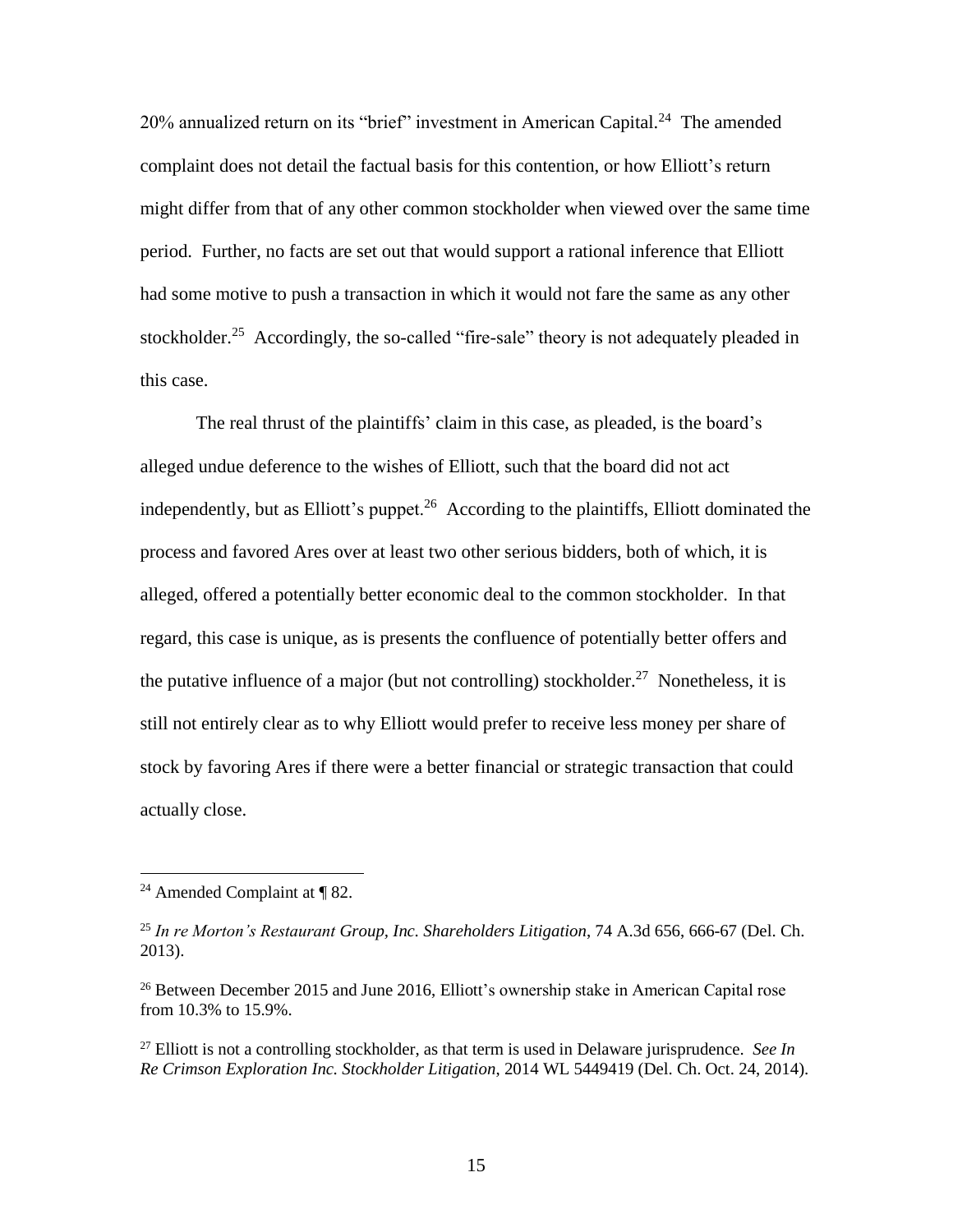The closest decision counsel has cited is *In re Novell, Inc. Shareholder* 

Litigation.<sup>28</sup> In that case, the plaintiffs brought a class action against Novell, Inc. (the target), Attachmate Corporation (the acquirer), and Elliott Associates LP. Novell's board had nine members, eight of whom were outside directors at the time the merger was approved. Similar to this case, Elliott filed a Schedule 13D reporting a 7.1% interest in Novell's common stock. Elliott's representatives met with the Novell board to discuss Novell's strategic plan. Elliott then made an unsolicited, non-binding proposal to purchase Novell for cash. On that same day, Elliott raised its stake in the company to 8.5%.

After several meetings, the Novell board rejected Elliott's proposal, but continued to solicit interest from other potential buyers. Ultimately, Novell was approached by Attachmate as a potential buyer. Attachmate sought permission from Novell to contact Elliott as a potential source for financing a possible transaction with Novell. Novell and Attachmate ultimately entered into a merger agreement, and Elliott contributed to the financing, by pledging a portion of its Novell's shares to Attachmate's parent. In exchange, Elliott, unlike other Novell shareholders, received a post-merger equity interest in the parent company. Elliott also obtained a post-merger board seat.

The Vice Chancellor concluded in that case that the plaintiffs had stated a colorable claim that the Novell board "treated a serious bidder in a materially different way and that approach might have deprived shareholders of the best offer reasonably available."<sup>29</sup> In this case, the plaintiffs' amended complaint alleges that on May 2, 2016,

<sup>28</sup> 2013 WL 322560 (Del. Ch. Jan. 3, 2013).

<sup>29</sup> *In re Novell Shareholder Litigation*, at \* 9.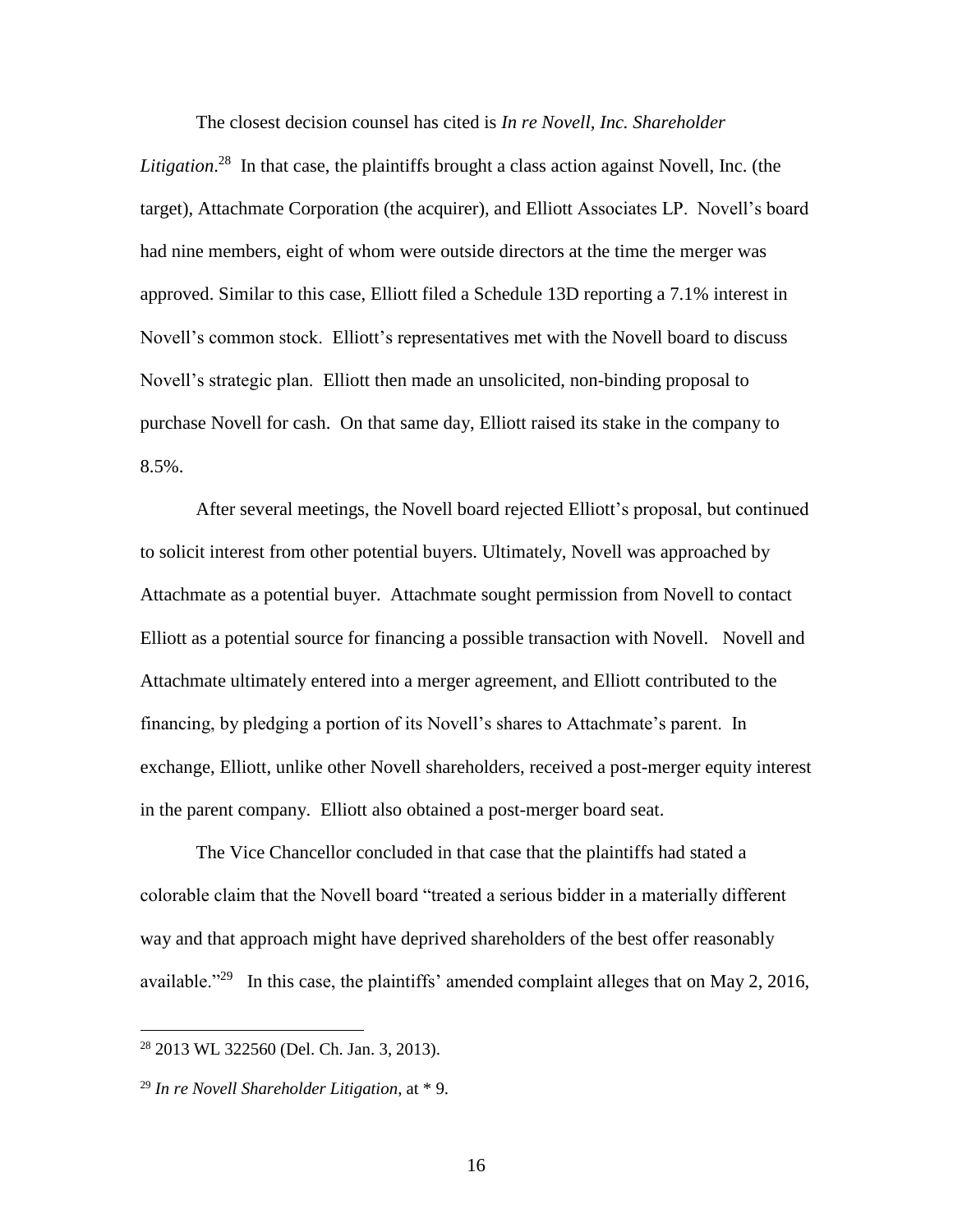Party 4 submitted a superior bid, \$18.50 per share in cash for the whole company.<sup>30</sup> The complaint also alleges that, apart from a single telephone call to an independent director of American Capital Asset Management, LLC ("ACAC") and American Capital Mortgage Investment Group ("MTGE"), the board took no further meaningful steps to be able to negotiate with Party  $4^{31}$ .

In *Novell*, as in this case, the plaintiffs alleged that Elliott put the company in play and that they thereafter dominated the process. If that is true, what legally does that mean? In *Novell*, not much, apparently. The Vice Chancellor was not persuaded that the facts pleaded in that case amounted to any plausible breach by the board of its fiduciary duty.<sup>32</sup> Elliott had less than a 10% stake in *Novell* and was not alleged to have had any undue influence on the board. The mere threat of the initiation of a proxy contest in that case, without more, was held insufficient "to establish domination and control, or to create disqualifying interest."33

In this case, the facts alleged are quite different than those outlined in *Novell*. The plaintiffs allege that on May 12, 2016, Party 3 was willing to pay \$17.36 per share, contingent on exclusivity, but that American Capital's board told Party 3 that it was not interested. The next day, May 13, 2016, the board told Ares that it was prepared to move forward. The Ares merger would yield \$14.95 in cash and stock from Ares, plus the return of \$2.45 to the stockholders from American Capital's sale of ACMM. At best, the

<sup>30</sup> Amended Complaint at ¶ 65.

 $31$  Amended Complaint at  $\P$  66.

<sup>32</sup> *Novell*, at \*12.

<sup>33</sup> *Id. See also In re Synthes, Inc. Shareholder Litigation*, 50 A.3d 1022 (Del. Ch. 2012).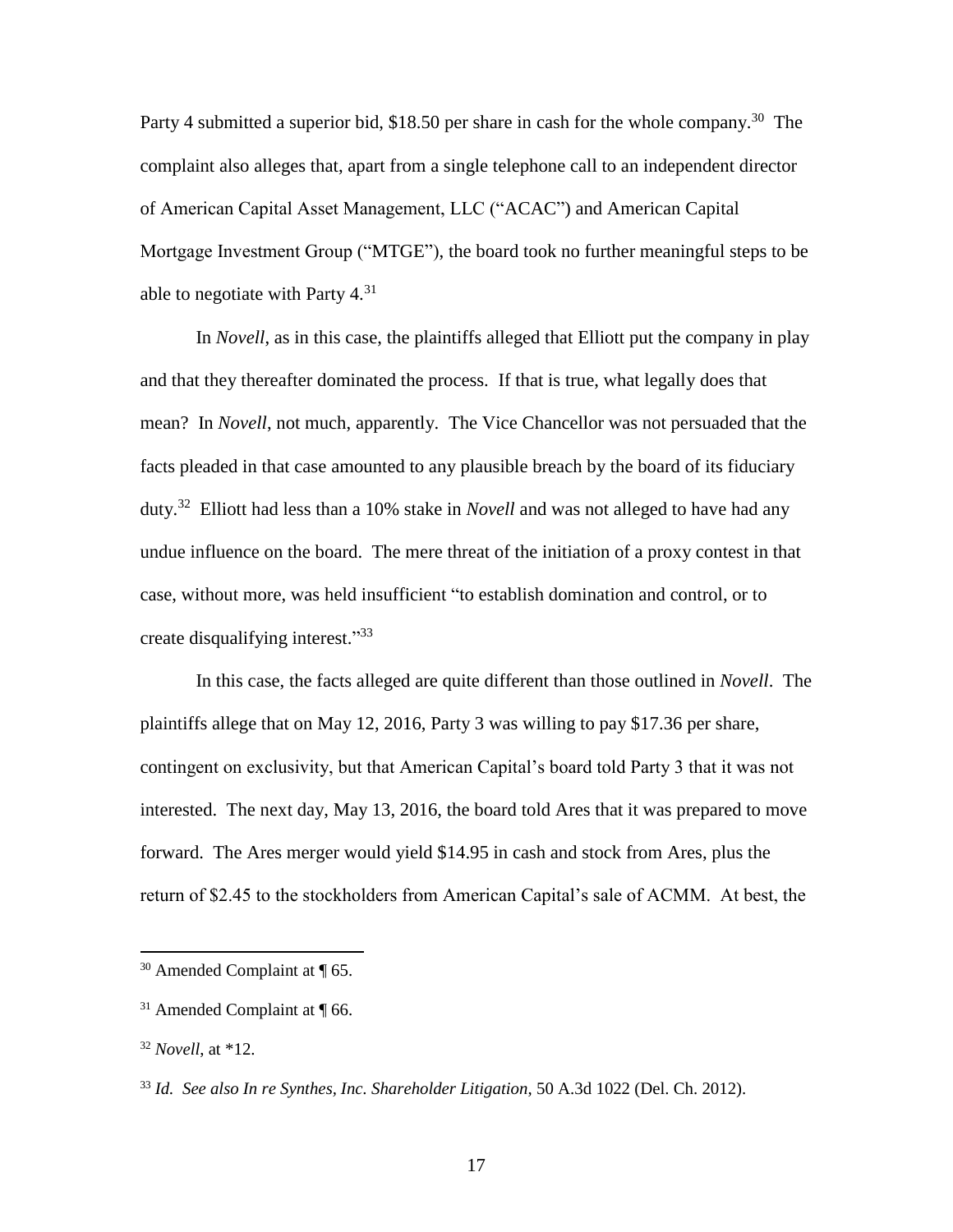Ares merger would produce a total price of \$17.40 in cash and stock for the common stockholder, which is at a healthy discount to the Company's net asset value. Almost 25% of the cash consideration, and 14% of the total consideration, are comprised of assets that American Capital stockholders already own. Although nominally, the implied value of the total merger consideration yields an 11% premium over the Company's closing stock price on May 20, 2016, the consideration equals only 81% of the Company's per-share book value as of March 31,  $2016<sup>34</sup>$  Although the small size of the premium, without more, does not call the transaction into question,  $3<sup>5</sup>$  the role played by Elliott, the apparent willingness of at least two other buyers to pay a higher price, and the discount to book value, gives the court pause.

It is clear from the amended complaint that Elliott not only triggered the ultimate sale to Ares, but also had regular, detailed and intimate knowledge of nearly every facet of the board's decision-making process. If the facts pleaded are true, Elliott had access to the board, and its advisors, and all deal information to an exquisite degree, and more so than any other common stockholder who was not a member of the board or American Capital management. 36 The facts pleaded in the amended complaint, and the reasonable inferences that can be drawn from those facts, support the inference that Elliott acted as a *de facto* member of the American Capital board. And, to top it off, American Capital

<sup>34</sup> Amended Complaint at ¶¶ 89-91, 96.

<sup>35</sup> *See In re Crimson Exploration Inc. Stockholder Litigation*, 2014 WL 5449419 at \*23-24 (Del. Ch. October 24, 2014).

<sup>&</sup>lt;sup>36</sup> In this case, one stockholder, Elliott, seems to have had access to vastly more information than American Capital has shared with other holders of its common stock. Thus, Elliott was, and is, more "informed" than any other American Capital stockholder, except, perhaps, for Party 1, which signed a confidentiality agreement in connection with the bidding process.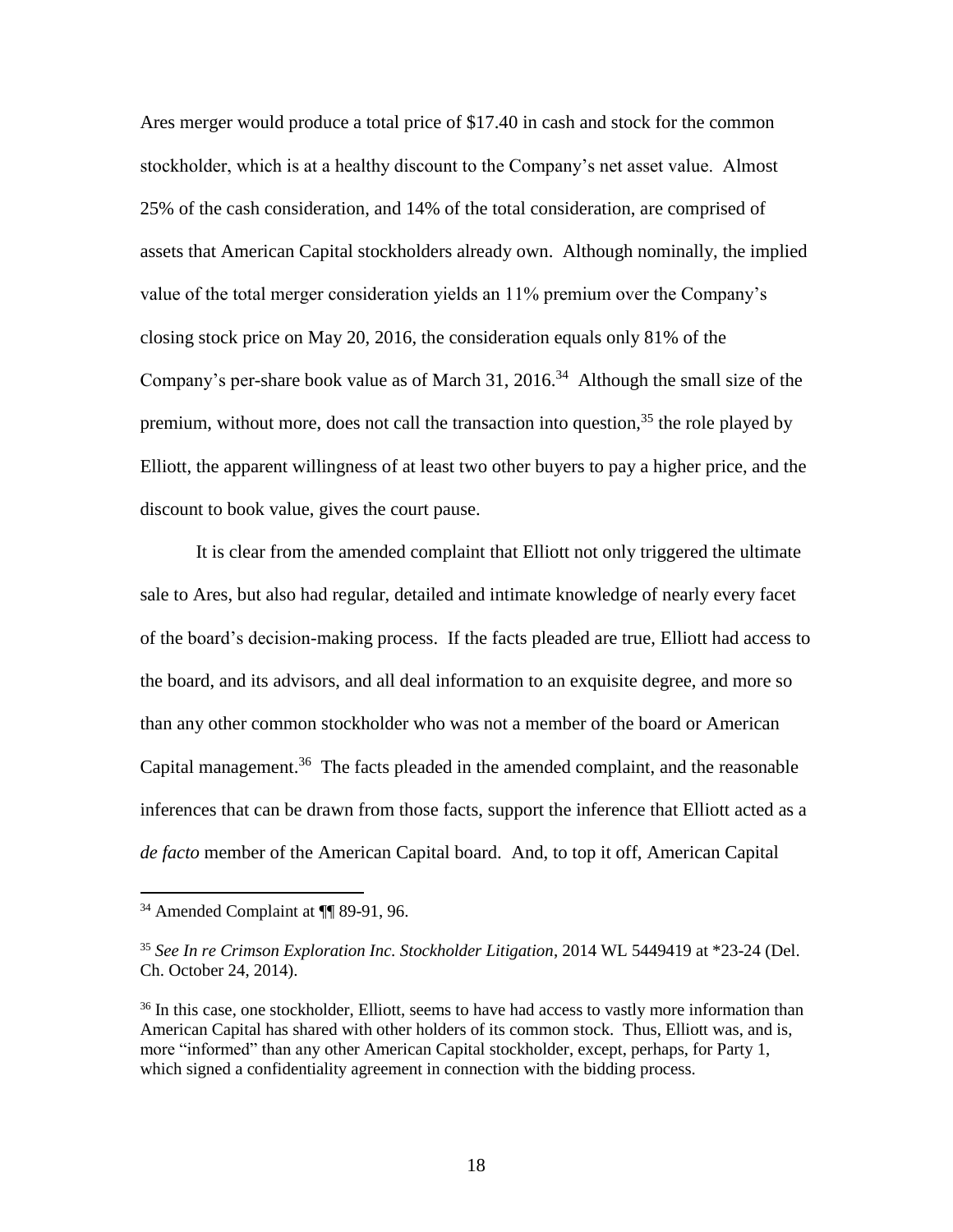paid Elliott \$3 million for its role in the merger process. Why should the stockholders of American Capital pay the legal fees of another stockholder, Elliott, for "advising" the board in a merger transaction if that transaction, independently considered, is the product of business judgment?<sup>37</sup> Although the matter is not free from doubt, the court concludes that the amended complaint pleads a colorable claim of board domination by Elliott. Just why Elliott preferred Ares, is not obvious from the proxy statement. There may be good reasons for this preference and the board's ultimate choice, but the amended complaint is sufficient in this regard to withstand a motion to dismiss.

## Disclosure Claims

"Delaware law requires a full and fair explanation of the rationale for a proposal that directors are recommending stockholders to approve. The Board is required to disclose its motivations candidly, a proposition that 'hardly needs citation.'"<sup>38</sup> Under Delaware law, "[c]orporate fiduciaries can breach their duty of disclosure . . . by making a materially false statement, by omitting a material fact, or by making a partial disclosure that is materially misleading."<sup>39</sup> Whether the disclosures in a registration statement are adequate "is a mixed [question] of law and fact, requiring an assessment of the inferences a reasonable shareholder would draw and the significance of those inferences to the individual shareholder." <sup>40</sup> The plaintiffs bear the burden of demonstrating materiality.

<sup>&</sup>lt;sup>37</sup> American Capital was advised by Goldman Sachs and Credit Suisse, as well as Skadden Arps.

<sup>38</sup> *ODS Technologies, L.P. v. Marshall*, 832 A.2d 1254, 1261 (Del. Ch. 2003) (footnotes omitted) (quoting *Highland Capital, Inc. v. Longview Fibre Co.*, 1990 WL 3973, at \*5 (Del. Ch. Jan. 22, 1990)).

<sup>39</sup> *Pfeffer v. Redstone*, 965 A.2d 676, 684 (Del. 2009).

<sup>40</sup> *Shell Petroleum, Inc. v. Smith*, 606 A.2d 112, 114 (Del. 1992).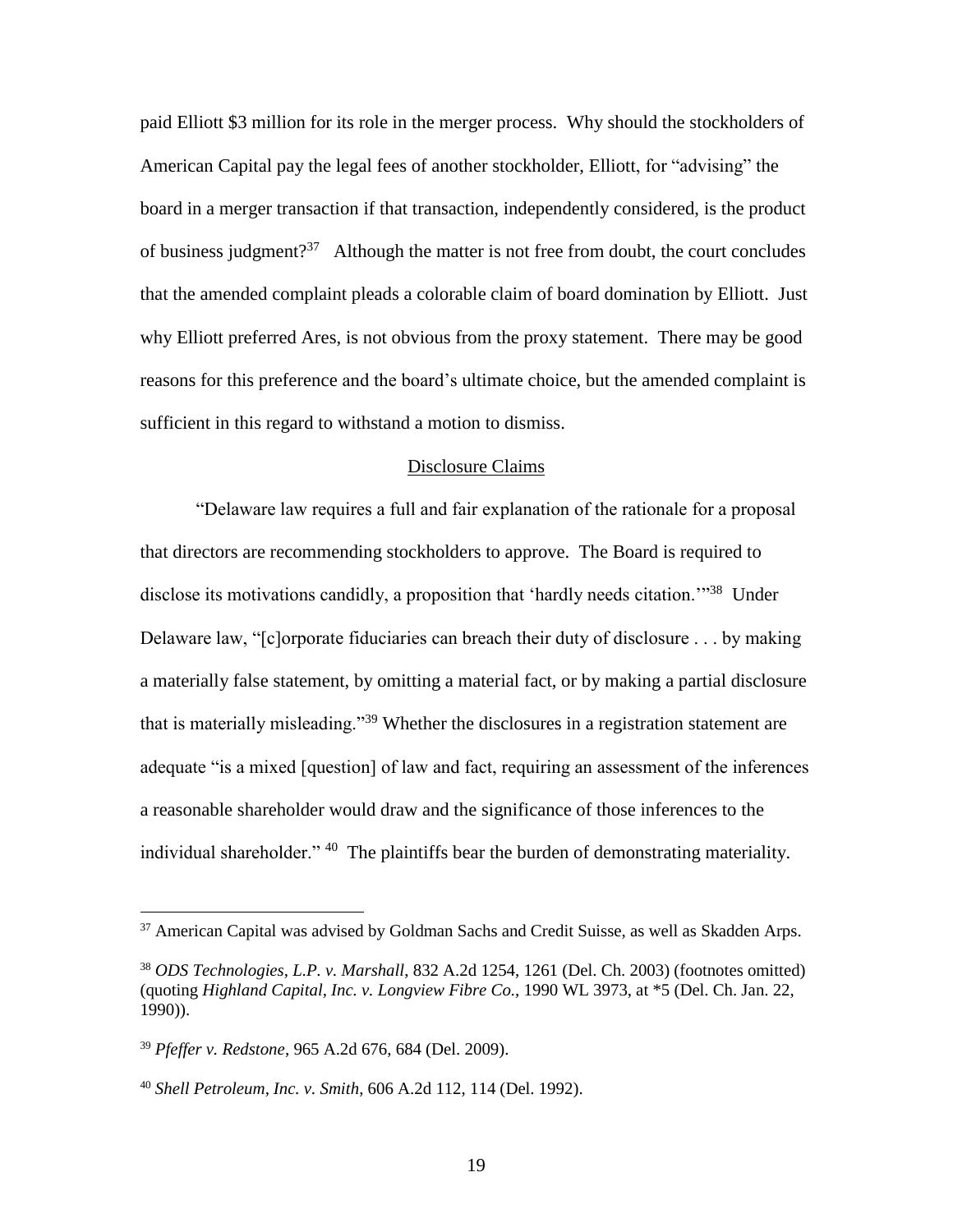As the Delaware Supreme Court has summarized, "[t]o state a disclosure claim, [plaintiffs] 'must provide some basis for a court to infer that the alleged violations were material .... They must allege the facts missing from the [proxy] statement, identify those facts, and state why they meet the materiality standard and how the omission caused injury."<sup>41</sup> Importantly, a proxy statement should not make a stockholder hunt for snippets of material information, and then weave them together into a coherent disclosure. A failure to properly disclose material information "is not cured by reason that it could be uncovered by an energetic shareholder reading an SEC filing."<sup>42</sup>

Only a few of the plaintiffs' disclosure claims bear mention at this juncture. The plaintiffs suggest that Elliott "may have" traded on inside information as it built up its position in American Capital stock.<sup>43</sup> This bald assertion, without more, is not sufficient to state a disclosure claim. Elliott's positions are fully disclosed in its Form 13-Ds filed with the Securities and Exchange Commission. This same information, and the timing of changes in Elliott's positions, also is fully disclosed in the Registration Statement. No facts are pled that (1) Elliott actually increased the number of shares it held from January 22, 2016, until after the Ares transaction was announced, or (2) that Elliott executed any trades during a time when it was in possession of non-public information.<sup>44</sup>

<sup>41</sup> *Skeen v. Jo-Ann Stores, Inc*., 750 A.2d 1170, 1173 Del. 2000) (quoting *Louden v. Archer-Daniels-Midland Co*., 700 A.2d 135, 142 (Del. 1997)).

<sup>42</sup> *ODS Technologies, L.P.*, 832 A.2d at 1262.

<sup>43</sup> Amended Complaint at ¶ 109.

<sup>44</sup> Insider trading is, of course, illegal. *Securities and Exchange Commission v. Texas Gulf Sulpher Co*., 401 F.2d 833 (2d Cir. 1968) (en banc), *cert. denied*, 394 U.S. 976 (1969).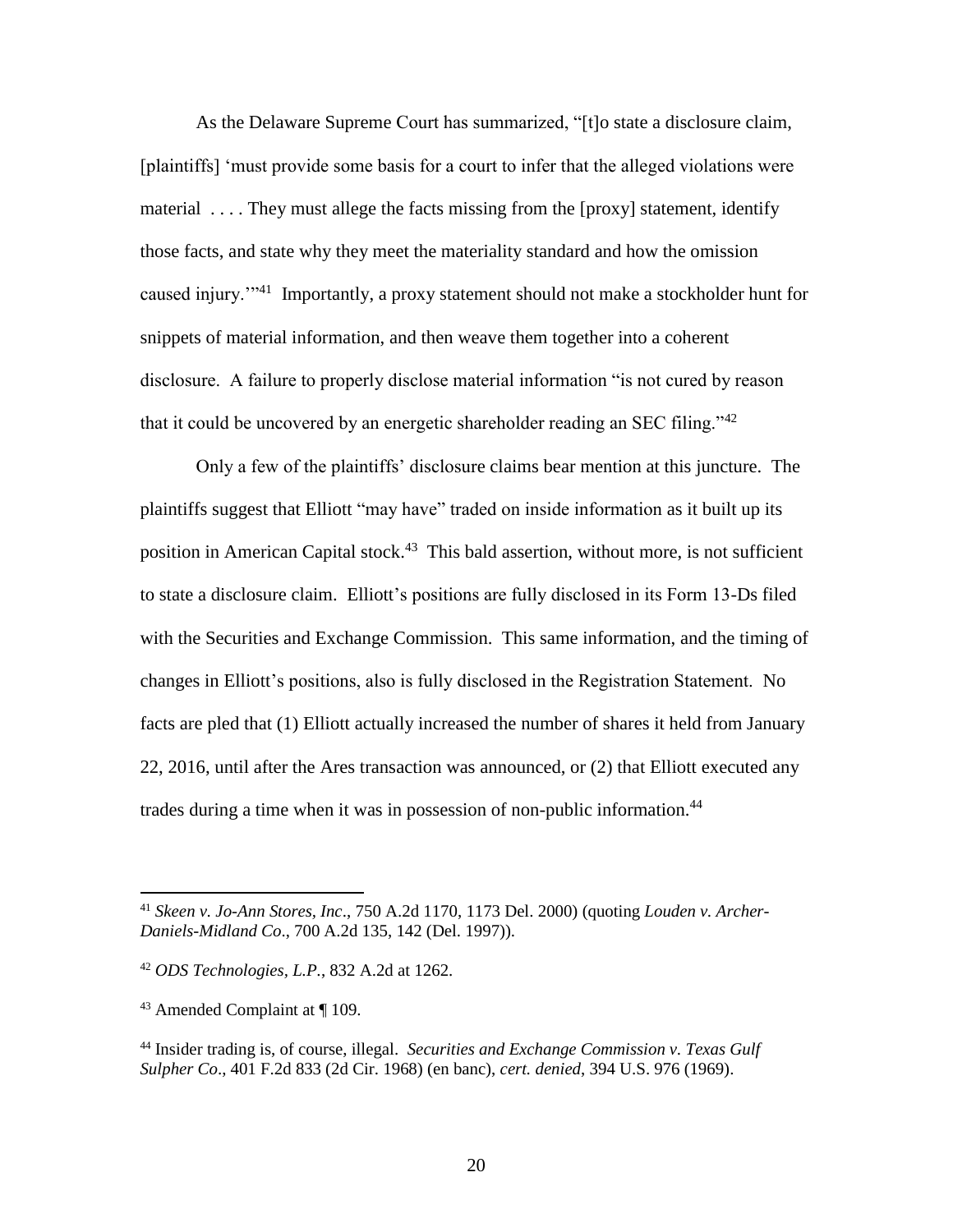The plaintiffs also seek more information about so-called "don't ask, don't waive" provisions in non-disclosure agreements bidders were required to sign.<sup>45</sup> According to the plaintiffs, these specialized aspects of the standstill agreements generally prohibit the counterparties from making an unsolicited offer to acquire or merge with the target company, and even may prohibit them from requesting a waiver of their respective standstill agreements to allow the submission of a higher offer. The plaintiffs also posit that the board may have agreed to a provision in the merger agreement that prohibits the Company from releasing, waiving, or failing to enforce any of these "don't ask, don't waive" provisions. The effect, in the plaintiffs' view, is to prevent the submission of topping bids, thereby depriving the stockholders of the ability to receive a superior offer for their stock.

Delaware law is scant on the propriety of these types of deal protection devices. In the sole case brought to the court's attention, then-Chancellor Strine ruled that although such provisions were not improper per se, there might be circumstances under which they could be found inequitable.  $46$  In this case, however, the court need not venture into this thicket. The Registration Statement is clear that none of the confidentiality agreements has "don't ask, don't waive" provisions. American Capital, under the merger agreement, may waive or terminate any standstill agreement to allow the submission of a competing proposal. In short, there is nothing further to disclose in this regard.

<sup>45</sup> Amended Complaint at ¶111.

<sup>46</sup> *In re Ancestry.com Inc. Shareholder Litigation*, C.A. No. 7988-CS (Del. Ch. Dec. 17, 2012).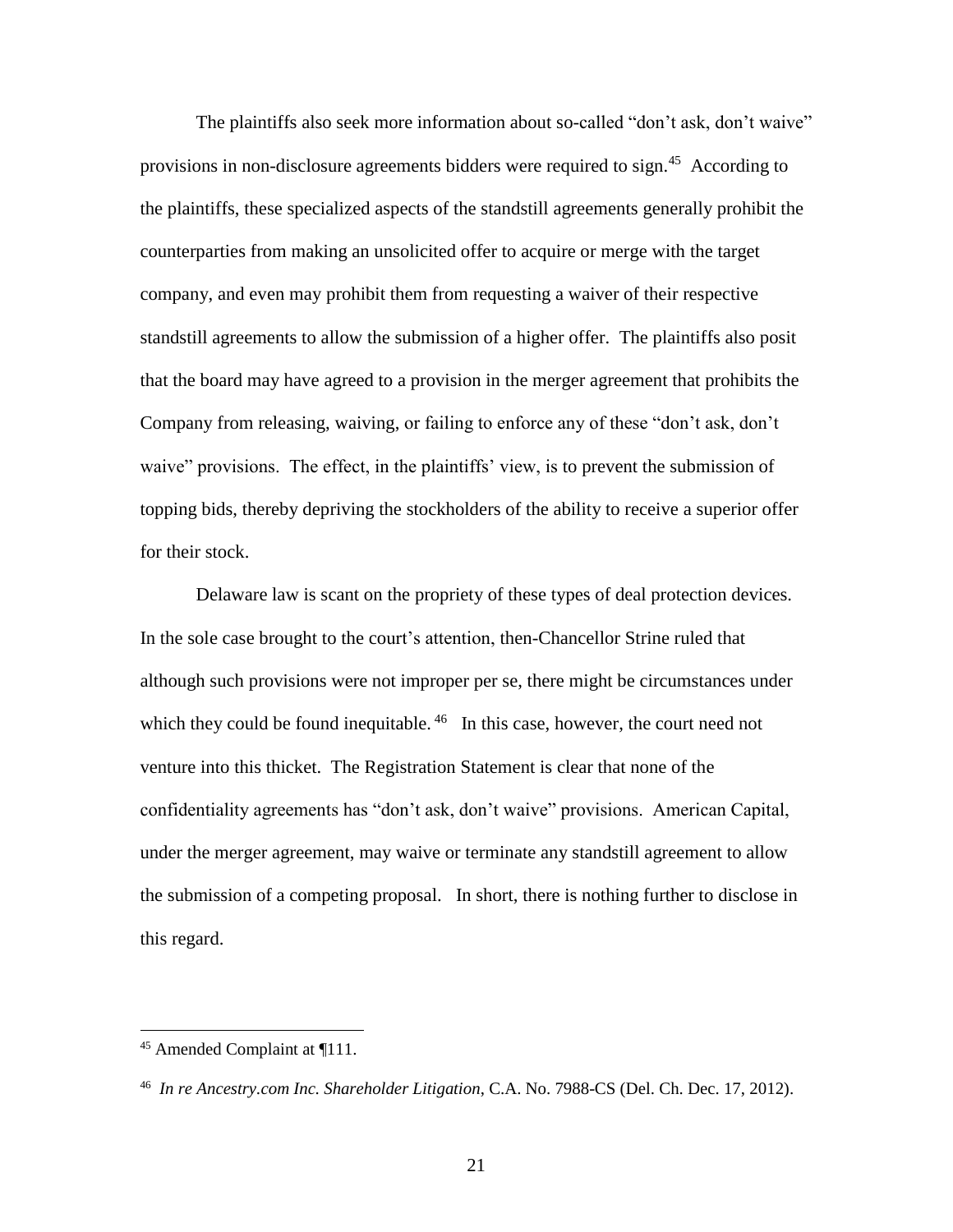The plaintiffs also seek disclosure of the specific amounts bid by the eleven parties which offered to acquire all or part of the company.<sup>47</sup> They say this information is material because the Board partially disclosed information about eleven bids, but failed to advise the stockholders about the price, or price ranges, these bidders offered. The defendants contend that this information is not material, as it is merely indications of interest, and that all actual bids were disclosed in the Registration Statement. The court agrees that the nominal values of mere indications of interest ordinarily are not material.<sup>48</sup> However, the bids of Party 4 and Party 3 are sufficiently close to being firm offers that more fulsome disclosure is appropriate.

The plaintiffs also complain that the Registration Statement omits key valuation metrics. The plaintiffs seek disclosure of the details of the selected companies analysis performed by Credit Suisse and the select transaction analysis performed by Goldman Sachs. They do not say why they need this information in deciding on whether to vote for or against the Ares merger. They simply say that it must be significant since the bankers did it. The court does not agree.

Of course, stockholders are entitled to a fair summary of the work performed by an investment advisor for the company on whose advice the board relied in reaching a merger decision.<sup>49</sup> A fair summary does not require the disclosure in a registration statement or a proxy statement of everything the investment bankers did if, ultimately,

 $47$  Amended Complaint at  $\P$ 110.

<sup>48</sup> *David P. Simonetti Rollover IRA v. Margolis*, 2008 WL 5048692 at \*12 (Del. Ch. June 27, 2008).

<sup>49</sup> *In re Pure Resources Shareholders Litigation*, 808 A.2d 421, 449 (Del. Ch. 2002).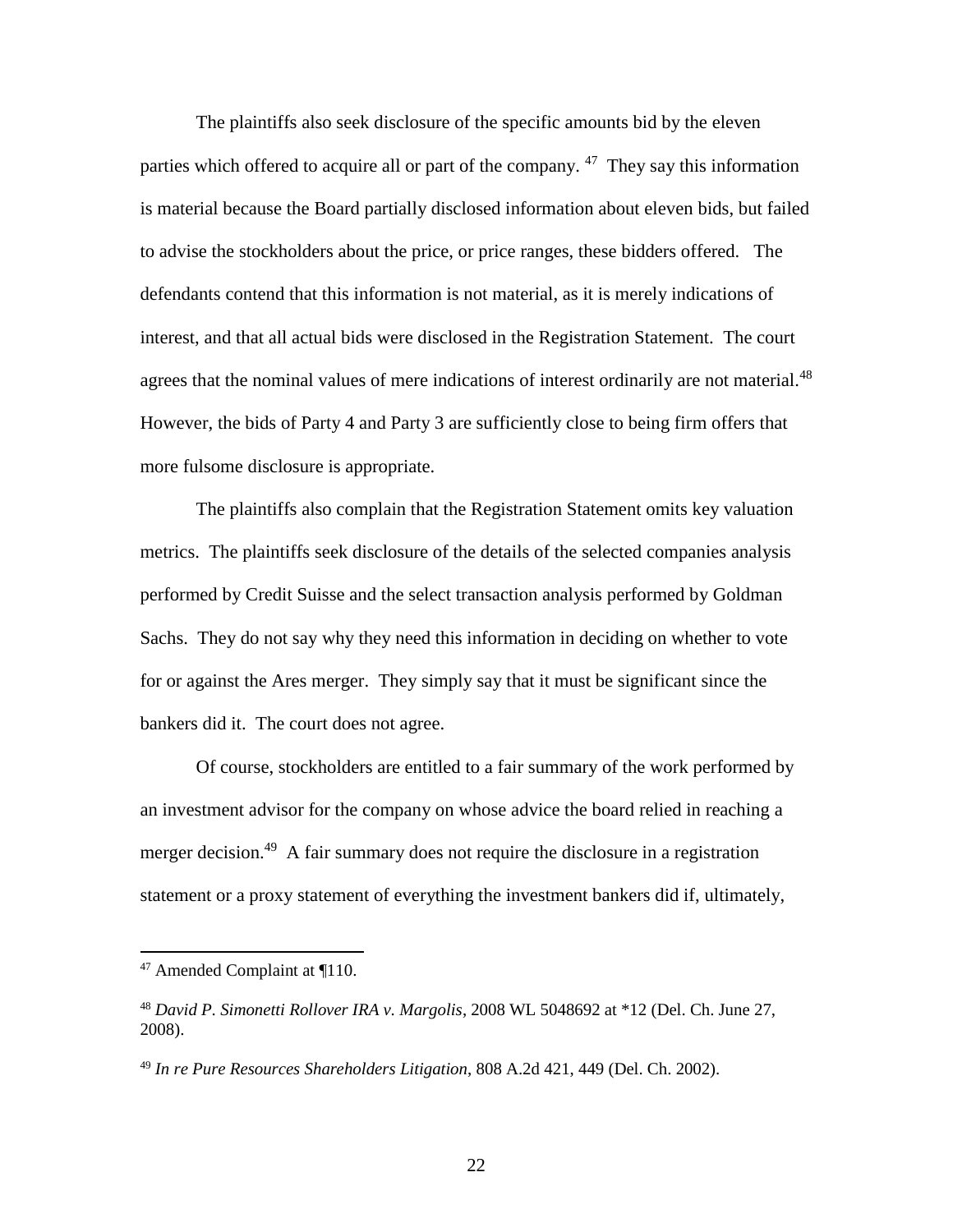neither the banker nor the board relied on that particular model in forming an opinion or reaching a decision. It is clear from reading the Registration Statement that the financial analyses presented to and relied on by the board are disclosed and fairly presented. Why one financial advisor chose to rely on one type of analysis, and another financial advisor performed its work in some other fashion, without more, does not show that something is missing from the Registration Statement, much less that it is material.<sup>50</sup> Nothing further is required in this case. $51$ 

The plaintiffs also seek the disclosure of Ares's stand-alone analysis, which was performed by its investment bankers. 52 But Ares's analysis (or those of its bankers, Wells Fargo and Merrill Lynch) of how it would fare, absent the merger, is not relevant to a stockholder of American Capital. If the merger does not close, American Capital stockholders will not own any interest in Ares. If it does close, there will be a combined company, not a stand-alone company. Ares is the acquiror, not the target. Based on the amended complaint, and the structure of this transaction, the court does not apprehend why Ares's stand-alone information is material to a stockholder of American Capital.

<sup>&</sup>lt;sup>50</sup> The selected company analysis performed by Credit Suisse is described on pp. 163-64 of the Registration Statement. The selected transaction analysis performed by Goldman Sachs is found on p. 156.

<sup>51</sup> *In re Trulia, Inc. Stockholders Litigation*, 129 A.3d 884, 900-07 (Del. Ch. 2016) (discussing dubious value of many "supplemental" disclosures).

<sup>52</sup> Amended Complaint at ¶ 114.